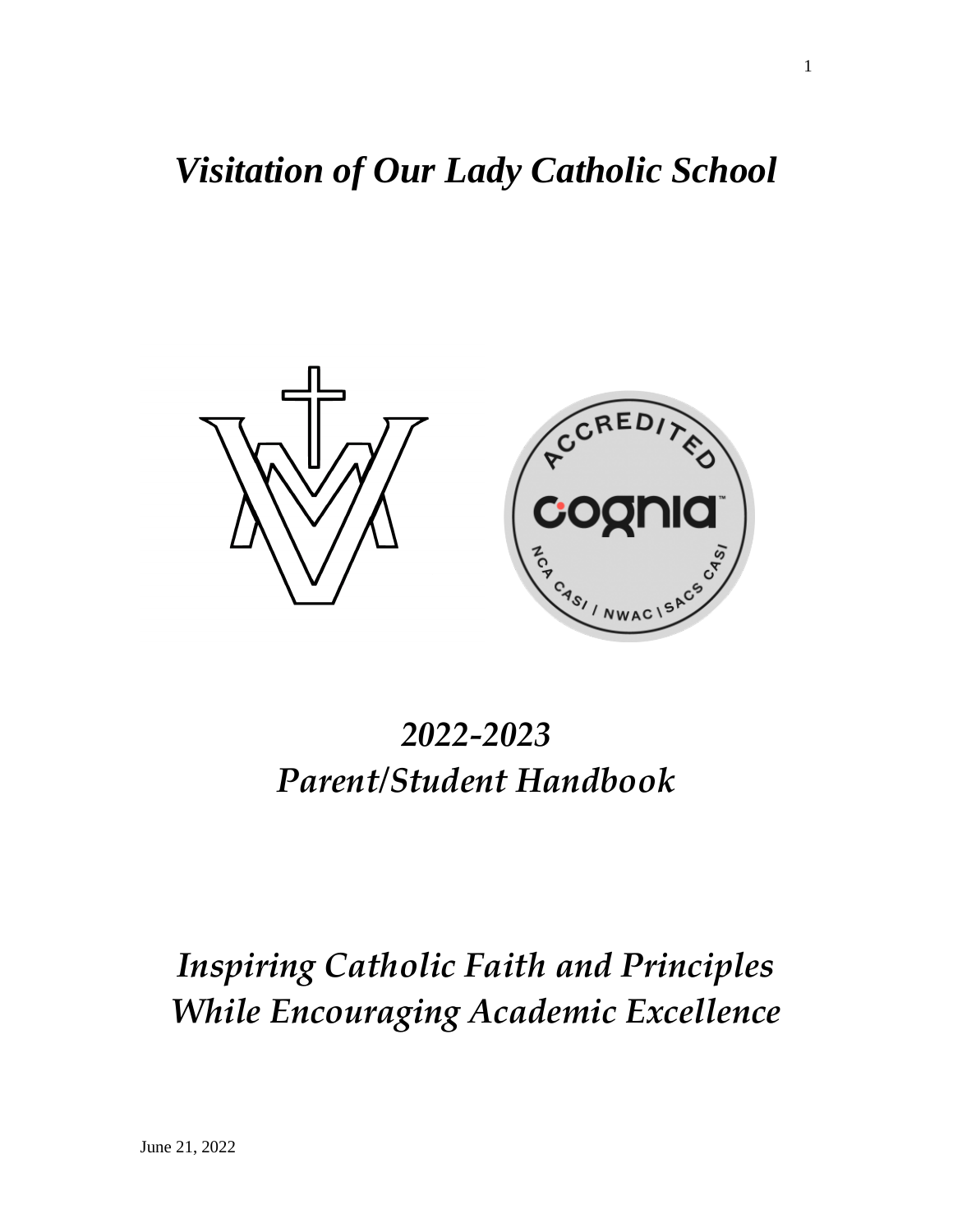# **TABLE OF CONTENTS**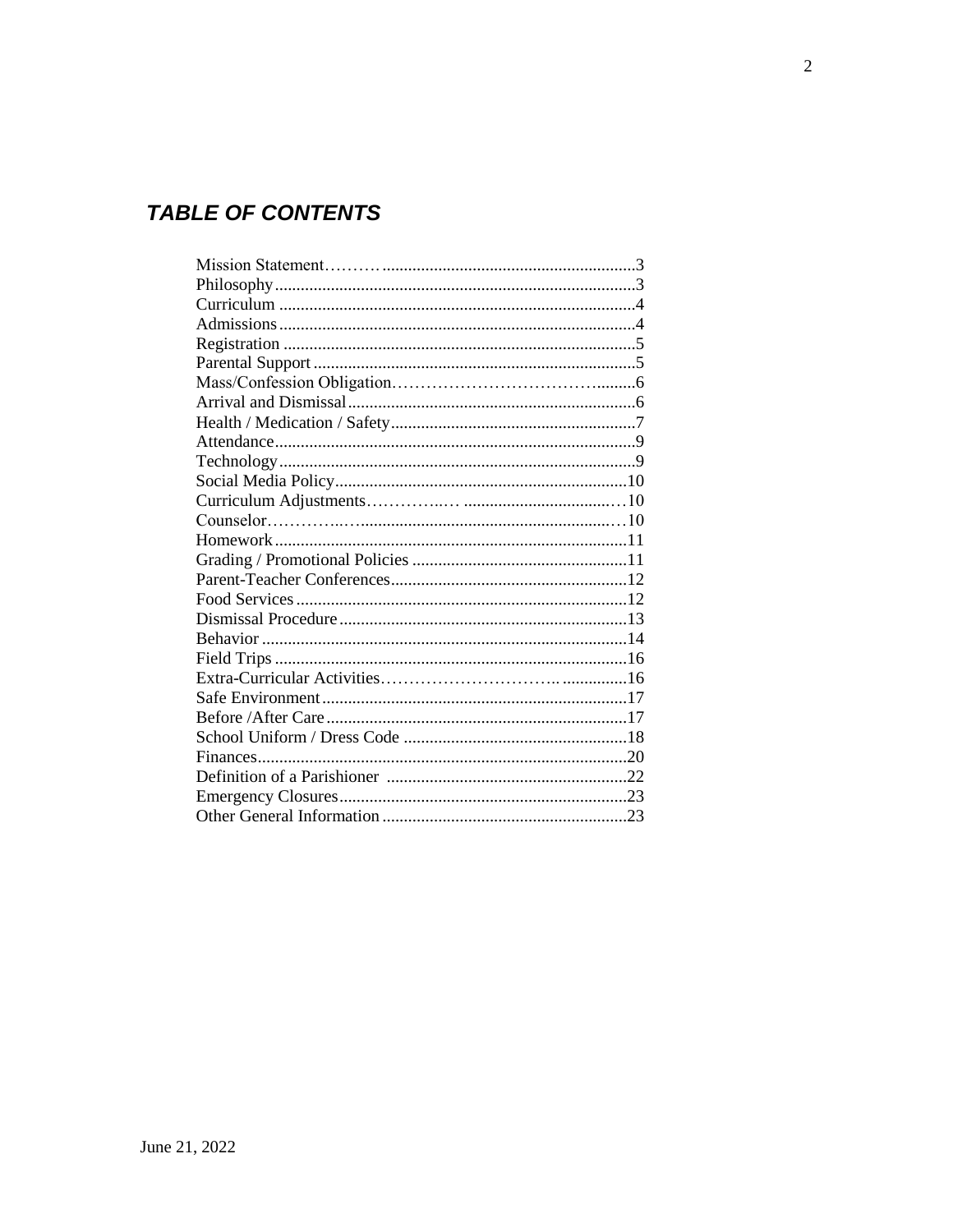#### *MISSION STATEMENT*

#### *Inspiring Catholic Faith and Principles While Encouraging Academic Excellence*

## *PHILOSOPHY*

We, the faculty of Visitation of Our Lady School, as Catholic educators, in conjunction with the parents who are the primary educators of their child(ren), work together to integrate the teachings of Catholicism, Christian values and academic excellence within the school setting and aim for the total development of each unique child. Thus, the students are enabled to become fully integrated Christian persons who recognize Christ in others and themselves and contribute uniquely to their community. We believe that through our educational apostolate, our students are empowered to receive and understand the message of Christ, share it in service, in community, and celebrate its embodiment through worship.

We attempt to create an atmosphere of positive awareness in the areas of:

- 1. Spiritual Development Emphasizing living in accord with the teachings of Christ and His Church.
- 2. Moral Development Guiding the students in decision-making, through a deep understanding of right and wrong as taught in Holy Scripture and the tradition of the Catholic Church.
- 3. Emotional Development Aiding the development of positive self-concept and acceptance of one another as individuals.
- 4. Intellectual Development Attempting to challenge each child to reach his/her academic potential - recognizing the unique abilities of each child.
- 5. Social Development Encouraging positive interaction with one another in order to become a contributing member of society.
- 6. Physical Development Encouraging respect for the human body.

In order to implement the philosophy of V.O.L. School, we propose the following objectives:

- 1. Spiritual Development
	- a) Be examples of Christian living to one another
	- b) Begin and end each day with prayer
	- c) Provide instruction in religious truth and values
	- d) Take part in meaningful liturgical celebrations
	- e) Encourage parents to attend student Masses and para-liturgical services
	- f) Organize activities for the student body which will help build a community of faith
- 2. Moral Development
	- a) Give opportunities for decision making by presenting the alternatives, and stressing personal responsibility in deciding between right and wrong
	- b) Establish an atmosphere in the classroom for openness and trust
- 3. Emotional Development
	- a) Be aware of the need for positive reinforcement in all relationships
	- b) Foster a level of awareness of the dignity of each person

3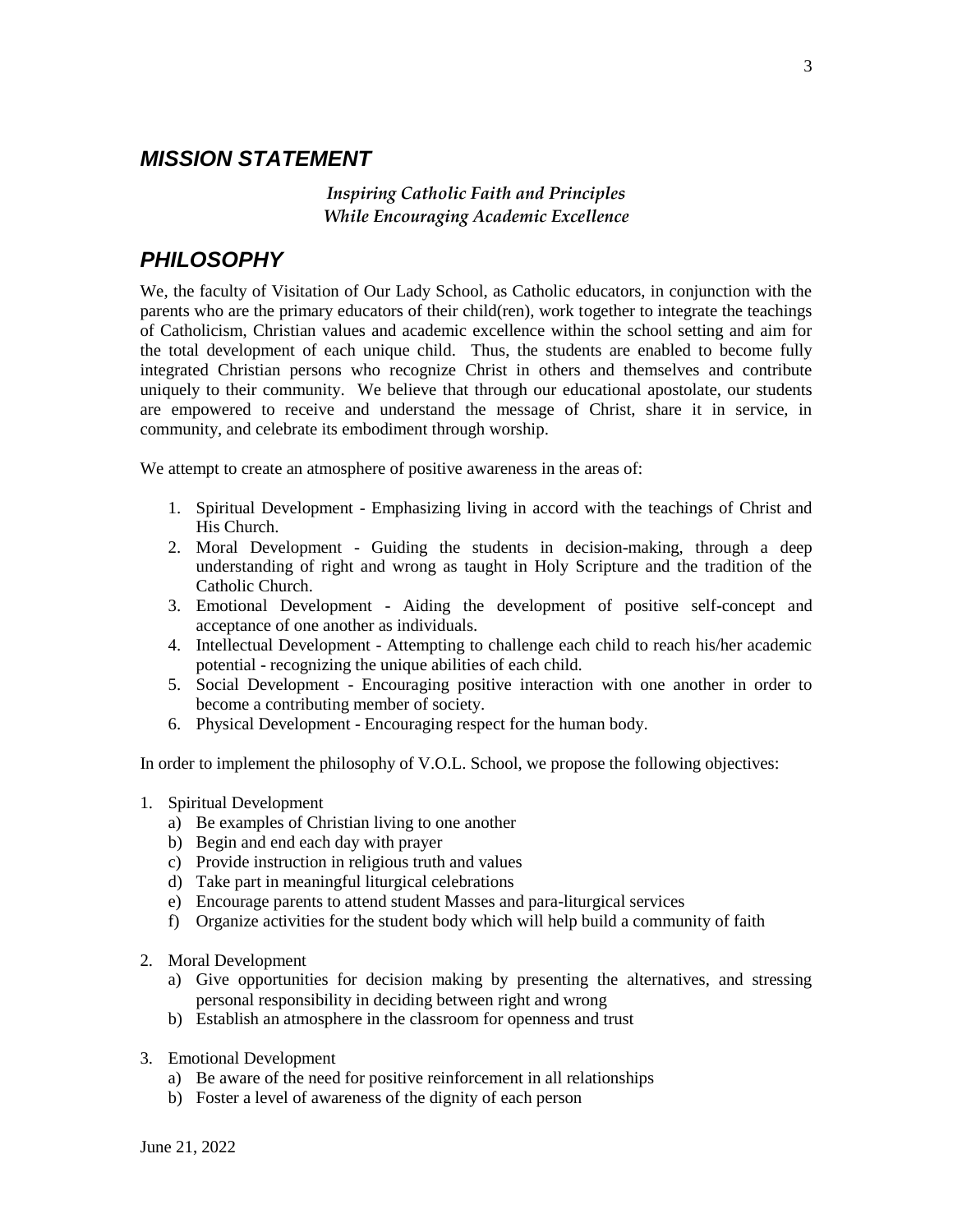- 4. Intellectual Development
	- a) Provide varied learning experiences according to the needs of the individual child
	- b) Emphasize academic achievement
- 5. Social Development
	- a) Provide services for the immediate and larger community
	- b) Open doors to community involvement in our school
	- c) Encourage respect for the rights and property of others
	- d) Foster an appreciation of cultural diversity
- 6. Physical Development
	- a) Emphasize personal hygiene and nutrition
	- b) Stress physical fitness
	- c) Foster chastity using guided Christian principles

## *CURRICULUM*

Visitation of Our Lady is a Louisiana State approved and Cognia accredited Catholic school that offers a strong basic curriculum. Emphasis is placed on individual needs and learning styles in an environment that stresses Christian values. Students are challenged to develop a firm foundation in lifetime skills. In addition, we also offer:

- A Pre-Kindergarten 2 year old program for children who are two by September  $30<sup>th</sup>$ .
- A Pre-Kindergarten 3 year old program for children who are three by September  $30<sup>th</sup>$ .
- A Pre-Kindergarten 4 year old program for children who are four by September  $30<sup>th</sup>$ .
- A Middle Grades Program in grades 5, 6, and 7 that addresses the needs of early adolescents. This program includes, exploratory courses, interdisciplinary teaming, and extra curricular activities.
- Weekly Mass for all students in Pre K-4 through  $7<sup>th</sup>$  grade.
- 2 computer labs and 1 to 1 in K thru  $7<sup>th</sup>$  grade which allows students to become active participants in research and learning.
- Smart Boards in all classrooms.
- A hands on approach to science through experimentation in an equipped science lab.
- Updated textbooks.
- The use of a school wide discipline program which stresses positive affirmation for appropriate behavior.
- The services of a licensed counselor are available.
- Web Site at [http://school.vol.org](http://school.vol.org/).
- Daily homework assignments can be verified via the VOL web site.
- Before and after care services are provided in the morning from 6:45  $\sim$ 7:30 a.m. and in the afternoon from 3:00~6:00 p.m. The costs of these services are established at the beginning of each school year.
- Gymnasium with basketball and volleyball courts and full stage.

## *ADMISSIONS*

The schools of the Archdiocese of New Orleans, Louisiana admit students of any race, color, national or ethnic origin to all the rights, privileges, programs, and activities generally accorded or made available to students at its schools. They do not discriminate on the basis of race, color,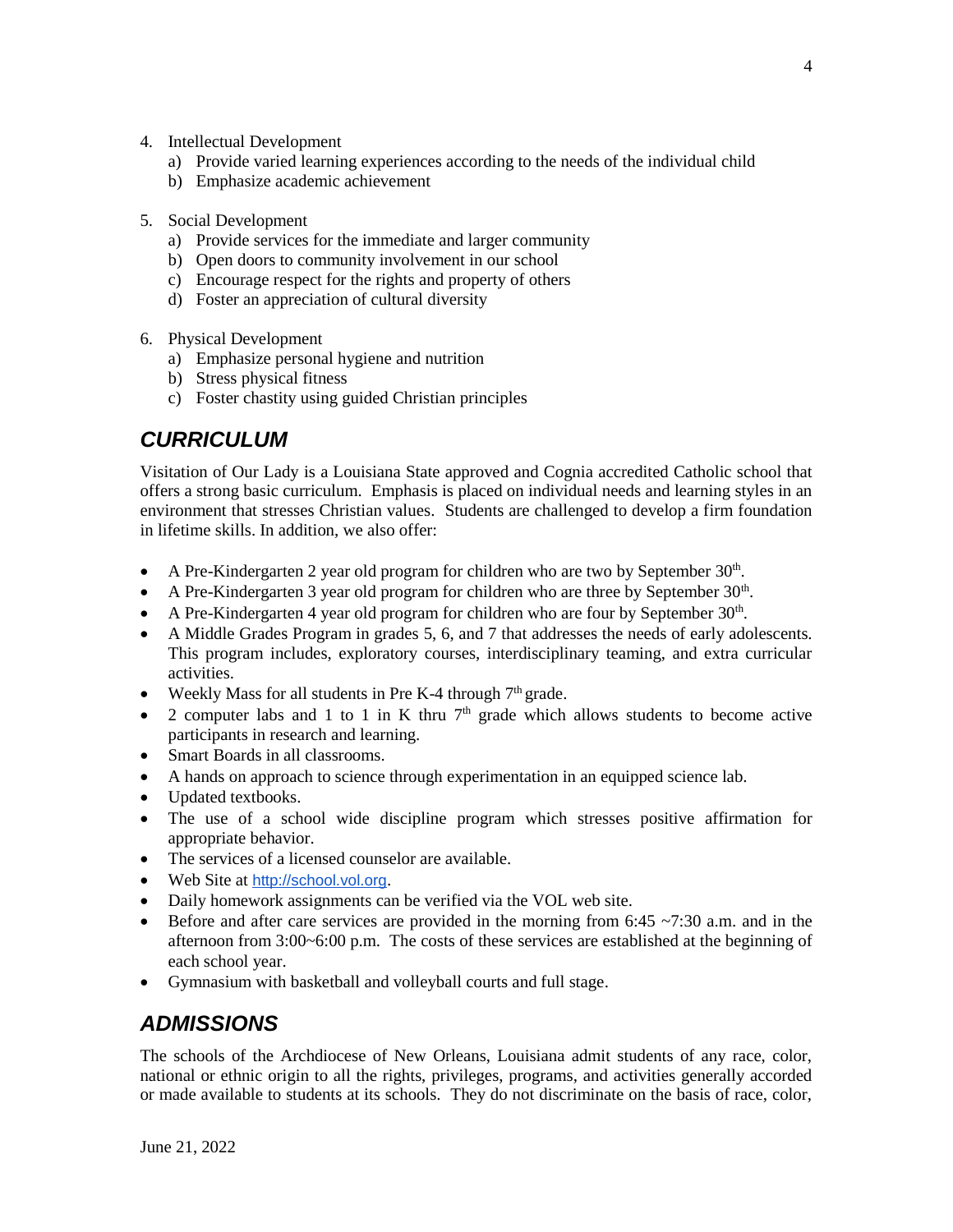national or ethnic origin in administration of their educational policies, admissions policies, scholarship and load programs, and athletic and other school-administered programs.

Additionally, in compliance with Title IX of the Civil Rights Act of 1964, no person in the schools of the Archdiocese shall, on the basis of biological sex, be excluded from participation in, or be denied the benefits of or be subjected to discrimination under any educational program or activity except permitted under said Title IX.

This policy applies to all schools which are under auspices of the Archdiocese of New Orleans.

## *REGISTRATION*

Registration is held on a yearly basis.

All parents registering children do so with the understanding that they must take part in all aspects of the curriculum. New students are accepted on a nine-week probationary period. New students transferring from other schools may or may not be accepted if they have a sibling currently enrolled at Visitation. If a parent deliberately withholds information about a student concerning behavior or learning needs, that student will be asked to withdraw from school, and the registration fee will not be refunded.

#### **Authorization & Release of Records/Information**

Parents authorize any school previously attended by their child(ren) including but not limited to any school denominated as a Catholic School by and/or under the vigilance of the Archbishop of the Archdiocese of New Orleans pursuant to Canon Law of the Roman Catholic Church and which my/our child has attended in the past, to send a copy of any and all school records, including but not limited to any and all transcripts, standardized test scores, attendance records, special-education records, disciplinary records, financial records in regard to payments of fees and/or tuition, and /or any and all other educational and/or social or informational records. The foregoing authorization also applies in the event the school authorized to receive the foregoing records, receives an inquiry in the future from any other Catholic School as described above for records and/or information; and, in that event, such school is then authorized to send such records and/or information to the requesting Catholic School. Further, in consideration of the sending and receipt of such records any related consideration, I hereby agree to release, defend, indemnify and hold harmless the owners of and/or any such schools that send and/or receive the aforementioned records, The Roman Catholic Church of the Archdiocese of New Orleans, their members, directors, officers, administrators, principals, teachers, employees, agents and/or representatives and the Archbishop, bishops and all clergy of the Archdiocese of New Orleans, from any and all claims, demands and/or causes of action arising from the sending and/or receipt of the aforementioned records and/or from the content of such records.

## *PARENTAL SUPPORT*

#### **Fundraising/Volunteerism/Tuition Gap**

Visitation of Our Lady School has been an educational pillar in this community for over 50 years. To fulfill our school mission and maintain our academic excellence, we depend on our parents for help and support. We are committed to excellence but at the same time work to keep our tuition costs at an affordable rate for parents. The yearly tuition rate collected does not cover the actual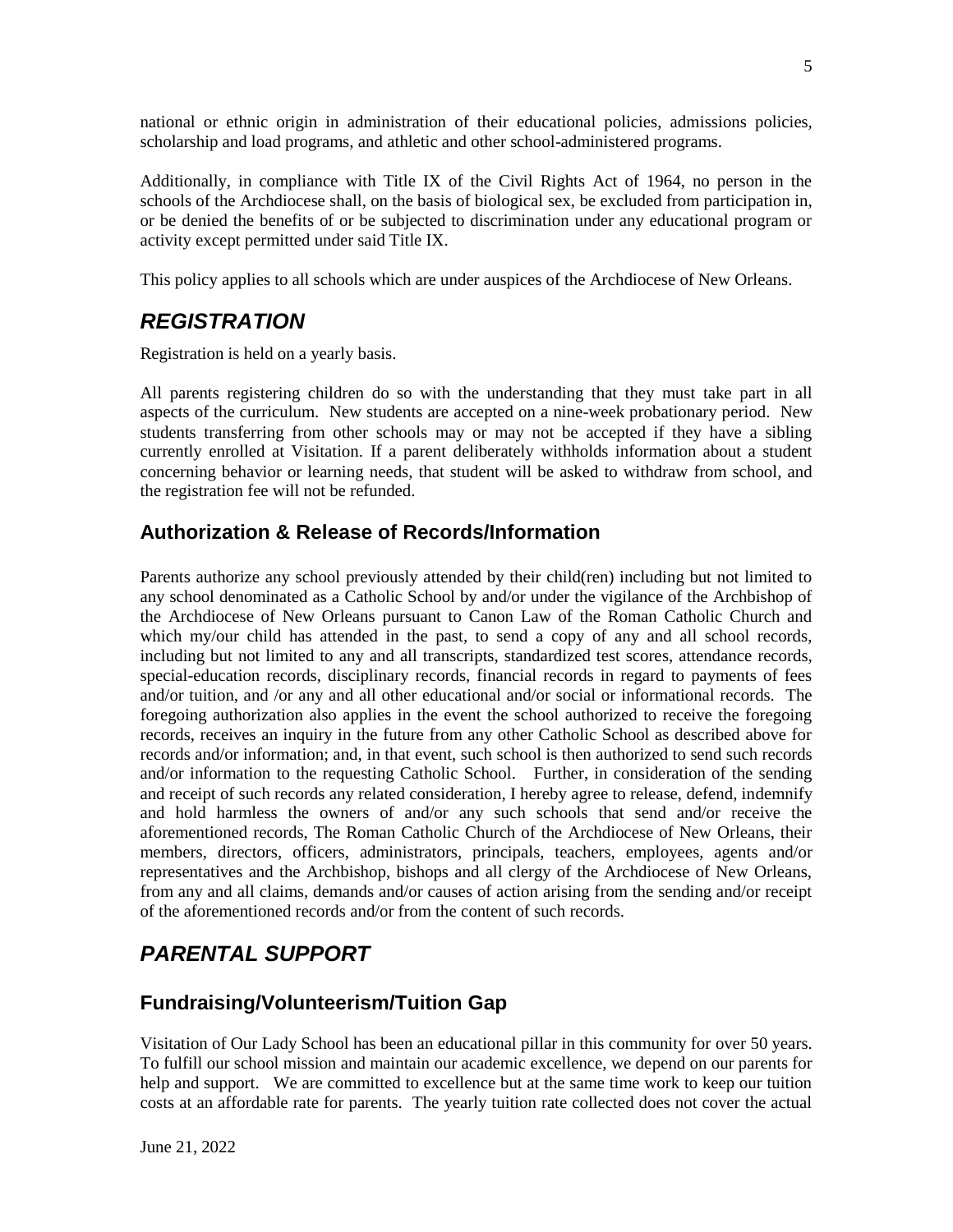per pupil cost to educate a child. Day to day operations of the school as well as technology integration and academic programs can all be enhanced through fundraising efforts. The Co-Op Club, our school's parent organization, sponsors annual fundraisers and we rely on parent participation to ensure success. Revenue from these fundraisers helps to bridge the gap between tuition and actual per pupil costs. Volunteerism is another important way parents can help support VOL. Parental support and generosity in these endeavors is essential, and we are grateful for the many ways that parents go above and beyond to help our school thrive.

# *MASS / CONFESSION OBLIGATION*

We ask that you pledge to do your best to:

- attend Catholic Mass on Sundays and Holy Days of Obligation with your child if your child is Catholic
- attend Church Services with your child on Sunday if your child is not Catholic
- have your child go to Confession at least once a year if your child is Catholic
- encourage your child to see a priest for a blessing if your child is not Catholic
- Students are encouraged to become lectors, altar servers or choir members.

## *ARRIVAL AND DISMISSAL*

For the safety and protection of the children we ask that you strictly adhere to these policies.

## **School Hours**

Monday ~ Friday 8:15 a.m. ~ 3:00 p.m.

## **Arrival**

Upon arriving at school, students should report to their assigned area. Regular school supervision begins at 7:30 a.m. Pre K-3 thru  $7<sup>th</sup>$  grade students arriving between 6:45 a.m. and 7:30 a.m. must report to morning care in the cafeteria at the parents' expense. No supervision will be provided before 6:45 a.m.

## **Tardiness**

Tardiness is quite inconvenient to the students and teachers. Please make every effort to see that your child arrives on time for school. Any student arriving at school after 8:15 a.m. must report to the office before going to their homeroom. After the  $4<sup>th</sup>$  tardy and for each additional tardy in a nine week period, the student will receive a demerit. Excessive tardiness will result in disciplinary action to be determined by the principal. If a student is tardy or checks out early from school, he/she is not eligible for perfect attendance. Excessive tardiness will be reported to the Jefferson Parish Truancy Division.

## **Dismissal**

Any student leaving school before the regular dismissal time must be checked out by a parent/guardian through the office. Please do not go directly to the classroom to get children early. Students cannot be checked out after 2:40 p.m. Please make doctor and/or dental appointments after school hours or on school holidays.

Teacher's duty ends at 3:20 p.m. For your child's safety and protection, he/she will be sent to after care for supervision at the parent's expense if not picked up before 3:20 p.m.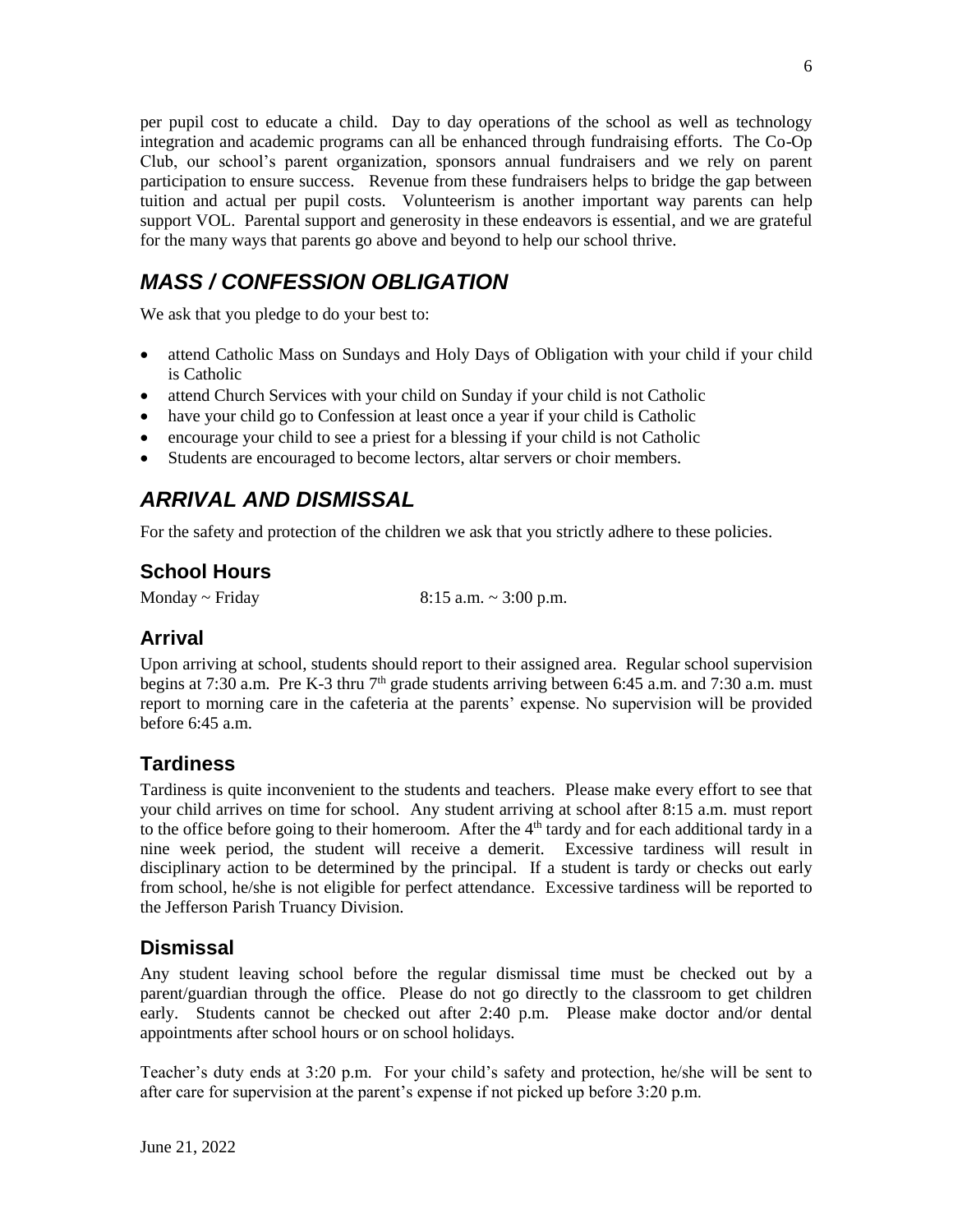#### **Legal Limitations on Releasing Students**

In the case of separated or divorced parents, it is the custodial parent's obligation to submit to the principal custody papers and/or any document that would limit or prohibit the other parent's rights to have the child or the child's records (academic, financial, or behavioral) released to him/her. The school administration and teachers will not be involved in custody battles between parents. We strive to work with all parents/guardians for the benefit of the child. Step-parents, grandparents, and other extended family members do not have a legal right to student records and information unless otherwise indicated by court documentation.

## *HEALTH / MEDICATION / SAFETY*

#### **Health Records**

Students' health records must be up-to-date. If a student does not have health records up-to-date or has neglected to turn them in, he/she will be sent home. This is a state requirement. He/she may not attend school until immunizations are received.

#### **Emergency Cards**

All students must have an emergency card on file in the office. In case of an emergency, we require that you list the name and phone number of a relative/friend we can contact if you are unable to be reached at home and/or work. Please notify the school of any address or phone number changes that may occur during the school year. For safety reasons, we ask that you list the name of individuals who are able to sign your child out of school before the regular dismissal time. A written note is necessary if someone other than the names listed on the emergency card will be checking your child out of school early.

On the back of the emergency card, it is also necessary to list any allergies or medical problems your child may have and any medication that your child takes on an ongoing basis. Please update records when information on allergies or medical conditions change.

#### **Request to Administer Medication**

Students should never have any type of prescription or over the counter medication in their possession. This includes cough drops, throat lozenges, aspirin and ibuprofen. This is for your child's safety.

School personnel cannot administer any type of over the counter medication or short-term prescription medications to students. Parents can come to school and administer medication to their child if necessary.

**Long-term or emergency (Epi-Pen) prescription medication** will be administered to your child under the following conditions:

An Archdiocesan medical consent form must be completely filled out before school personnel can administer prescription medication. This form, which can be downloaded from the school's website, requires a doctor's signature, prescribed dosage, and the time to administer the medication. All medication should be in the original container and properly labeled with the student's name. If a student's prescription for long term medication changes, a new form is required. Pre K-2 parents are also required to complete a form required by the state licensing department.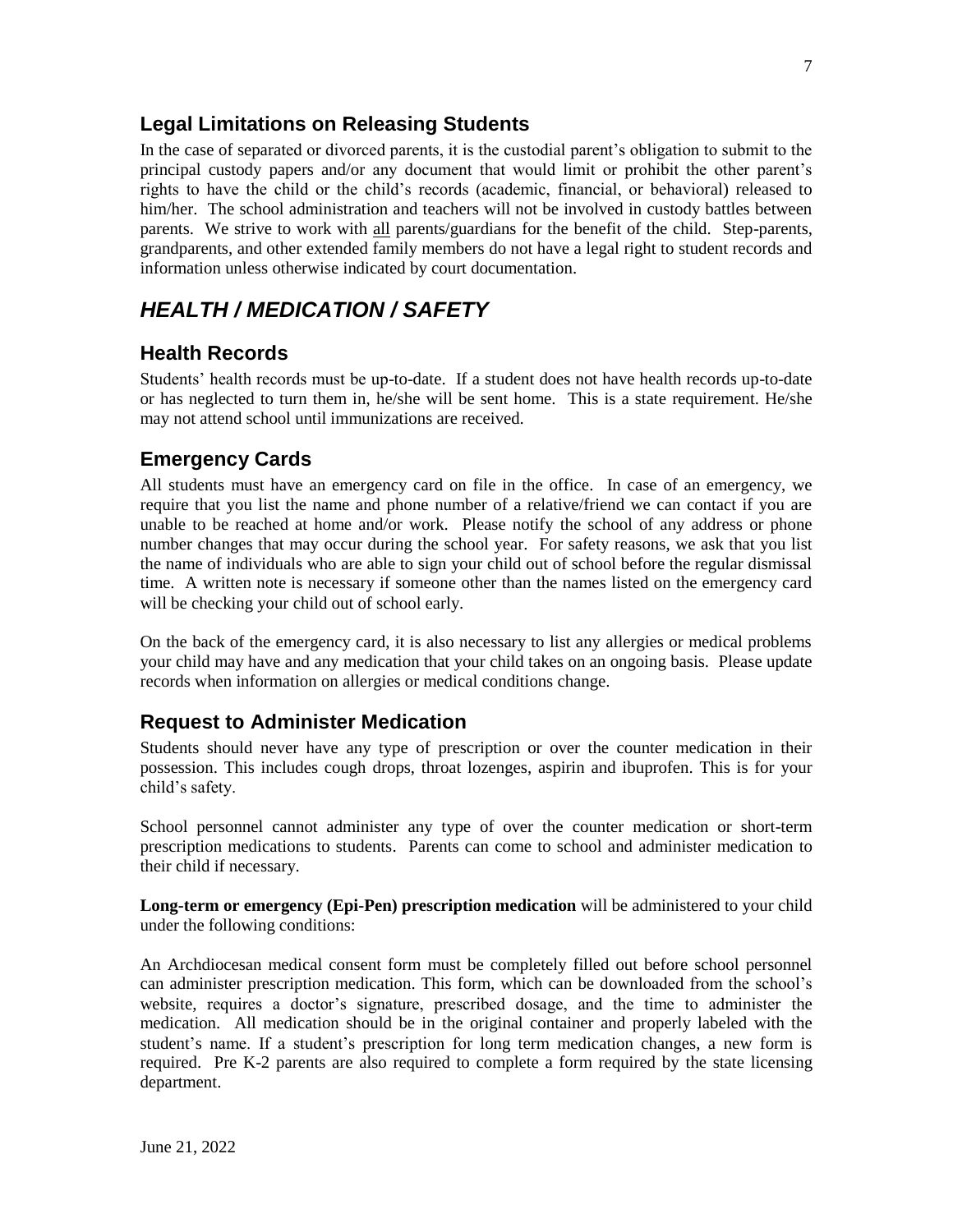#### **Contagious Disease**

Contact the school if your child has contracted a contagious disease. Students absent with contagious diseases must present a doctor's note upon returning to school stating the reason for their absence. Students must be fever free for 24 hours without the use of medication before returning to school as per CDC guidelines.

#### **COVID-19 statement**

All school decisions will adherer to CDC, LDOH, LDOE, Archdioceses of New Orleans and Louisiana Governor mandates.

#### **Lice**

Please remember that lice is also contagious and not necessarily a result of poor hygiene. There is no need to feel uncomfortable about reporting head lice. This will assist us in stopping its spread.

If a child is at school and lice is suspected the following steps will be taken:

- The student will be sent to the office.
- If lice are detected, the parents will be notified so arrangements can be made to check the child out of school. A student will not be allowed to return to class once lice have been detected.
- Students may return to school 24 hours after treatment has been applied and no nits remain.
- Upon returning to school, a parent must bring the child to the office to be checked before going to class. Only if the child's hair/scalp is free of lice and nits will he/she be allowed back into school.
- Proper cleaning of the entire household (combs, brushes, pillows, carpet, upholstery, linens, hats, etc.) is also necessary to stop the spread of lice.
- The school will send out notification to parents as well as spray the classroom once there has been a confirmed case of lice.

#### **Secure Environment**

In an effort to be proactive in response to emergency situations, safety drills and procedures are routinely reviewed and practiced. This allows students and staff the opportunity to become comfortable with procedures in the event of an emergency.

As a campus safety measure, all campus visitors must enter via the main school doors and report to the school office to sign in and receive a visitor's badge. At 8:15 am each day, all school entrance gates around the perimeter of the school are locked**. Carrying a firearm, or dangerous weapon as defined by Louisiana R. S. 14:2, by a student or non-student on school property, at a school sponsored function, or in firearm-free zone is unlawful and shall be defined as possession of any firearm or dangerous weapon, on one's person, at any time while on a school campus, on school transportation, or at any school sponsored function in a specific designated area including but not limited to athletic competitions, dances, parties, or any extracurricular activities, or within one thousand feet of any school campus.**

We strive to create and maintain a safe environment for all students and staff. This includes proper instruction for safety in our science classrooms/lab. You should always be aware of the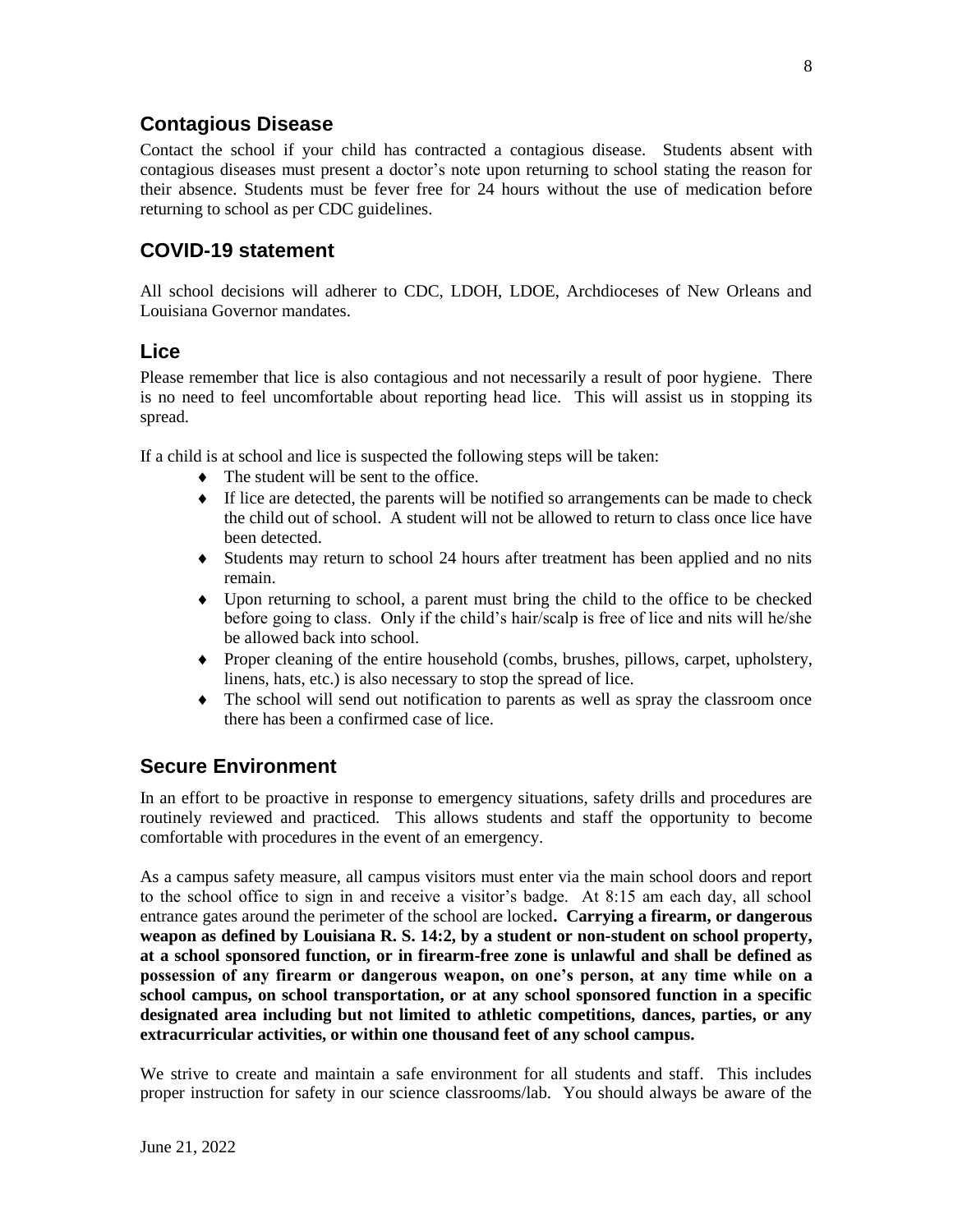safety instructions that are given to students before beginning any lab work. Please review the Archdiocesan guidelines that can be found here: [http://school.vol.org/info/arno\\_sciencelabpolicy.pdf.](http://school.vol.org/info/arno_sciencelabpolicy.pdf)

Time spent outdoors is an important part of the school day since it allows students an opportunity to engage in activities that allow them a break from the structure of the classroom. Due to certain weather conditions there are times when it may not be safe for students to be outside. The guidelines listed below will be used to determine if students should remain indoors for recess and P.E. classes. Please be certain your child comes to school with the necessary outerwear based on the weather conditions during the winter months.

- A heat index range of  $98^{\circ}$  to  $104^{\circ}$  indicates cautious conditions. Students will go outside but will be restricted to no physical activity.
- A heat index of  $105<sup>0</sup>$  or above indicates severe conditions. Students will remain indoors.
- If the wind chill temperature is  $35<sup>0</sup>$  or below, the students will remain indoors.

## *ATTENDANCE*

#### **Absentee Policy**

**When a student is absent, a parent/guardian must complete the attendance form on our school website or call the school office at 347-3377 before 9:30 a.m.** If a student will be out for a longer period of time (three or more days), alert the office the first time you phone. Always give the child's name, homeroom and number of days he/she will be absent. The school's web site's homework link [\(school.vol.org\)](http://school.vol.org/) can be accessed daily to verify homework assignments.

The number of days a student is allowed to be absent per school year is seventeen (17). Please be aware that frequent absences hinder academic progress, and should the number of absences exceed seventeen (17) days the child may be retained. Reasons for absences should be limited to illness, health conditions, and/or family emergencies. Doctor's notes should be provided upon return to school, when applicable. **Makeup work and/or tests will only be rescheduled with proper documentation of absence, which must be provided upon returning to school.** To assist in your child's academic progress, please schedule doctor's appointments and/or family vacations around early dismissal days and school holidays.

# *TECHNOLOGY*

All students are allowed to use the computers once the Visitation Acceptable Use Policy has been read and the appropriate contract has been signed by the parent and student. This policy outlines specific rules and regulations for computer and Internet use. In addition to this contract, parents must sign a Website Picture Consent Form granting permission to Visitation to publish their child's name or likeness on the VOL School/Parish web site on the Internet. These contracts are kept on file in the school office and are valid as the student advances in grade level.

The school website [\(school.vol.org\)](http://school.vol.org/) is intended to be a means of communication for the parents. Please access our website to view updated information about school events, calendars, cafeteria menus, teacher web pages, and homework assignments. School wide notices are sent via email to parents who register for PlusPortals. To register for this service, visit our website, select PlusPortals and follow the steps to receive your activation code.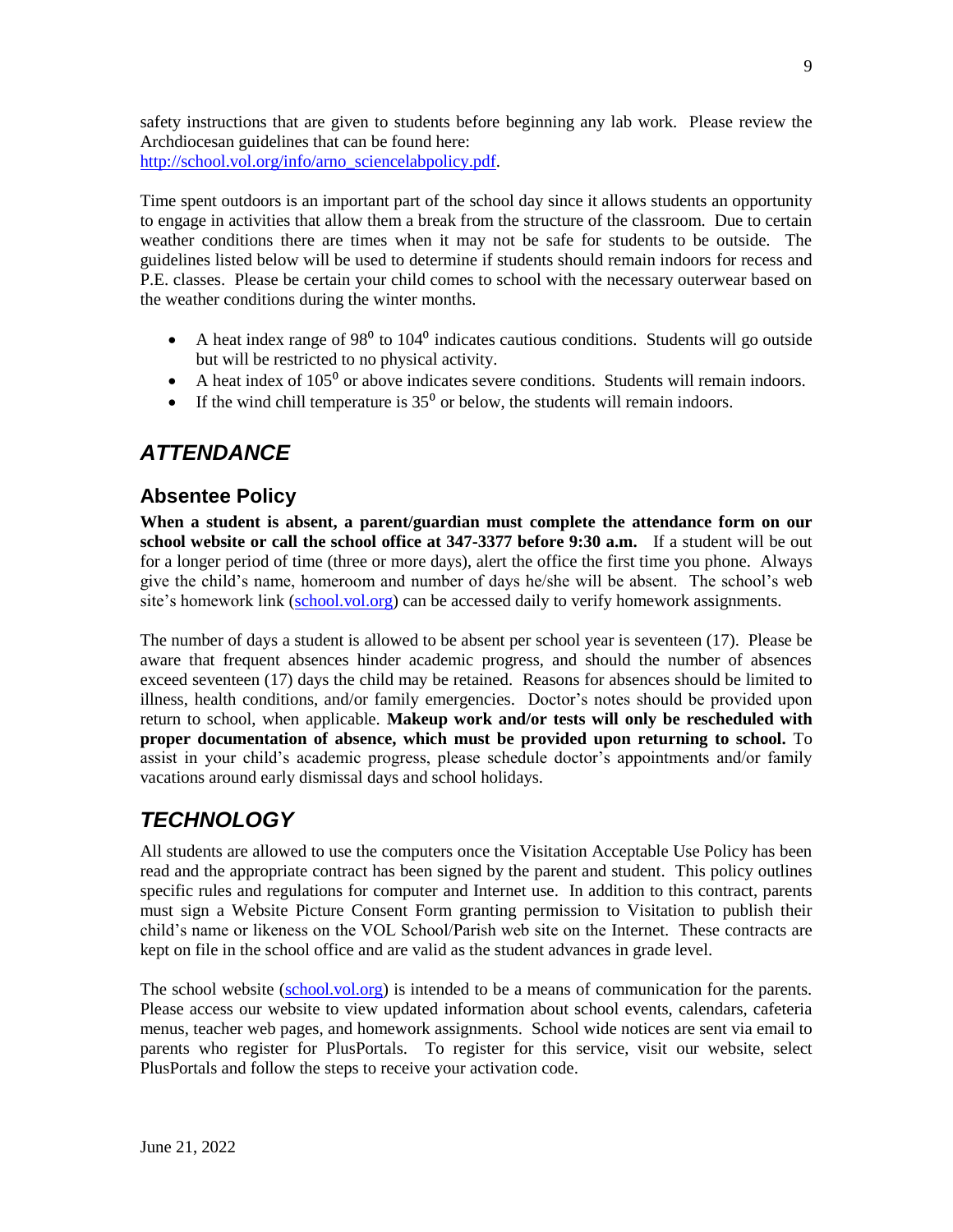## *SOCIAL MEDIA POLICY*

As an organization with a commitment to quality education and the safety of our students, as well as the preservation of our outstanding reputation as a school, the standards for appropriate online communication at Visitation of Our Lady are necessarily high. While we respect the right of students, parents, faculty, and other members of our community to utilize the variety of social media options available, we must insist that the following standards be met by our students, parents, and faculty at all times.

First and foremost, students are encouraged to always exercise the utmost caution when participating in any form of social media or online communications, both within the VOL community and beyond.

Students who participate in online interactions must remember that their posts reflect on the entire VOL community.

Students, parents and faculty are expected to abide by the following guidelines to protect the privacy of all:

- Under no circumstance should electronic images (video or photos) of VOL community members taken either on campus or at VOL sponsored events be posted online unless parent/adult permission has been obtained for all parties involved.
- Social media sites are not to be used to publish distasteful and/or inappropriate remarks about VOL school or community members.
- Those who choose to post editorial content to websites or other forms of online media must ensure that their submission does not reflect poorly upon the school.

Failure to abide by this policy, as with other polices at VOL, may result in disciplinary action.

## *CURRICULUM ADJUSTMENTS*

It is at the sole discretion of the principal to determine the nature and extent of adjustments within the classroom for students with special needs. The principal also reserves the right to ask a student to withdraw if a more appropriate learning environment is needed.

## *COUNSELOR*

The goal of the Developmental Counseling Program is to aid students in meeting the challenges of modern life secure in the knowledge of themselves, the world around them, and the skills to formulate, articulate, and actualize their uniqueness. A full time professional licensed counselor provides individual sessions for all grade levels, classroom sessions periodically, and small group sessions to explore issues and problems important to each respective age group.

The counselor also works in conjunction with administrators and is available to all teachers for consultation. Students usually make their own appointments to see the counselor, either individually or in groups. A teacher may refer a student to see the counselor. Parents are always welcome to call or to schedule an appointment if they have any concerns they would like to discuss regarding their child. Please refer to the counselor's website for more information and resources.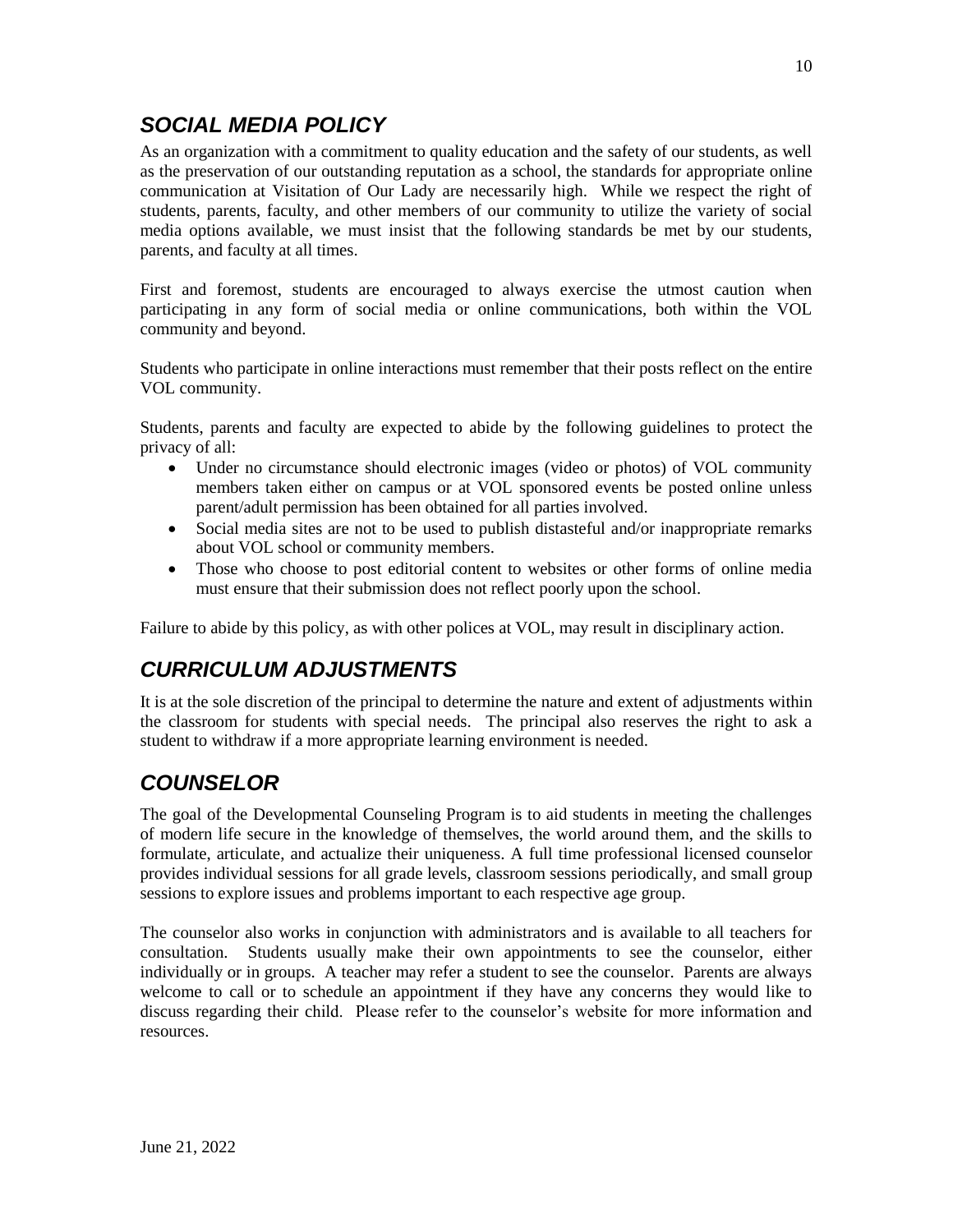## *HOMEWORK*

If you want your child's assignments for the day(s) he/she will be out of school, you can access the school's homework link [\(school.vol.org\)](http://school.vol.org/) to receive or verify homework assignments. If you need to request books, please call the office by 9:30 a.m. Books can be picked up in the office by 3:30 p.m.

Homework is a vital part of learning. All students are required to spend a certain length of time in daily study. Written homework is only one segment of learning. Homework (written and study) is given to reinforce what was taught. Having complete or incomplete homework will affect your child's grades. As a guide to the parents, we offer the following time schedule:

Grades 1-3 45-60 minutes (more or less according to the ability of the child)

Grades 4-6 60-90 minutes (more or less according to the ability of the child)

Grade 7 90-120 minutes (more or less according to the ability of the child)

Reading for enjoyment should be part of studying each night. This will improve the reading skills, as well as broaden the educational background of the student. Please encourage daily reading at all levels.

# *GRADING / PROMOTIONAL POLICIES*

## *Grading Scale*

Grades are based on quizzes, tests, exams (7<sup>th</sup> grade only), class participation, class work, and homework. The numerical grading scale used is:

| 100-94 | A              | <b>Outstanding Achievement</b> |
|--------|----------------|--------------------------------|
| 93-86  | B              | Above-Average Achievement      |
| 85-78  | $\mathbf C$    | Average                        |
| 77-70  | $\blacksquare$ | Below-Average                  |
| 69     | Н              | Unsatisfactory                 |

#### **Academic Progress**

The PlusPortals online grade reporting system utilized for all  $1<sup>st</sup>$  through  $7<sup>th</sup>$  grade students provides up to date information about academic progress. It is the parents' responsibility to check the online grading system often to stay abreast of your child(ren)'s current average in each subject area.

## **Report Cards**

Report cards are distributed each quarter during the school year.

## **Honor Roll**

Scholastic "A" and "B" honor rolls are computed each quarterly marking period.

Students who earn A's in all graded areas (conduct and academic) on their quarterly report card will be placed on the "Principal's List".

If a student has a "C," "D," or "U," he/she is **not** eligible for the "A" honor roll. The student's grades must average 3.5 or higher on a four-point scale to be placed on the "A" honor roll.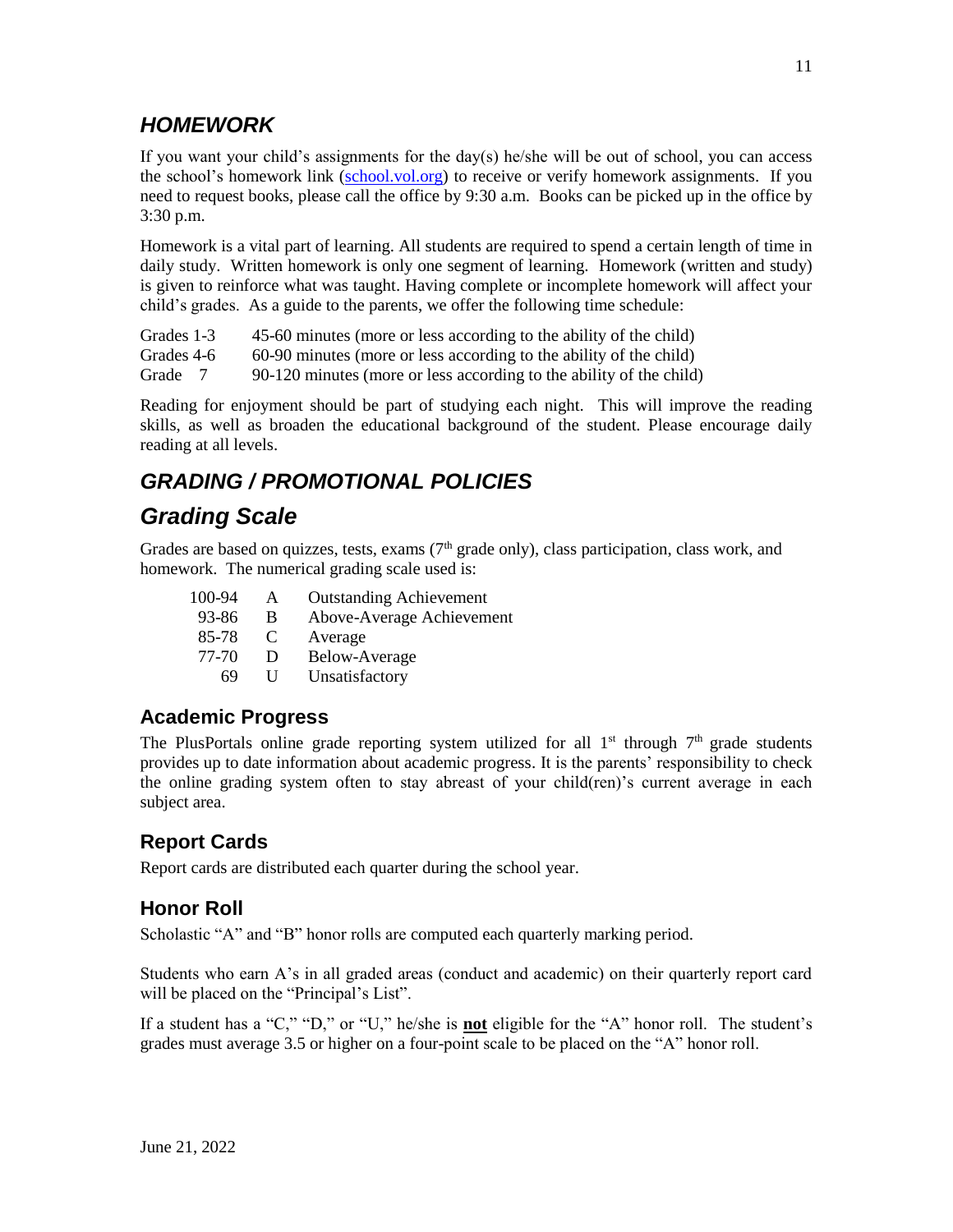If a student has more than one "C," a "D," or a "U," he/she is **not** eligible for the "B" honor roll. The student is placed on the "B" honor roll if their grades average between 2.5 and 3.49 on a four-point scale.

#### **Summer School**

Quality points are used to determine summer school requirement. Quality points are:  $A=4$ ,  $B=3$ , C=2, D=1 and U=0. At least three quality points are needed to pass. **Any student failing the last quarter may fail the subject for the year.** Summer school is required for any students whose final average in any major subject area is a U. In primary grades, Religion, Math and Reading/Language Arts are considered major subjects. In grades 4-7, Religion, Reading, Math, Science, Social Studies and English are considered major subjects. Anytime a student is required to attend summer school, he/she is conditionally promoted and placed on academic probation. If a student fails reading in the primary grades (1-3), he/she will be retained. If a student fails more than two major subjects, in grades 4-7, he/she will be retained. If a student is recommended for summer school, attendance is optional. If your child is having trouble in any subject area, feel free to discuss with the teacher steps that might be taken to avoid summer school or retention.

## *PARENT-TEACHER CONFERENCES*

Communication between parents and teachers is extremely important and necessary. Parentteacher conferences are scheduled throughout the school year to discuss your child's progress. At any time during the year, if you have questions or concerns about your child, please call the office and leave a message for your child's teacher. Under no circumstances should a parent go directly to a classroom during the school day to discuss a concern with the teacher. This includes morning homeroom and dismissal times. Teachers are on duty and cannot discuss concerns or answer questions at this time. They can phone/email you later that evening. If satisfaction is not received after speaking or meeting with a teacher, parents are encouraged to make an appointment with the principal. It is recommended that the teacher is contacted first and an attempt is made to resolve any concerns.

Parents are encouraged to stop in at any time to see the principal with comments or concerns. There are times; however, when meetings, previous appointments, or other scheduled commitments would necessitate a wait. To avoid any inconvenience, you may consider calling to schedule an appointment or send an email to [clevet@vol.org.](mailto:clevet@vol.org) The principal will respond to you as soon as possible.

# *FOOD SERVICES*

The Visitation of Our Lady cafeteria staff provides nutritious, well-balanced meals daily. Breakfast is available every morning from 7:30 a.m. until 8:00 a.m. for students in  $K - 7<sup>th</sup>$  grade. Menus are posted in the cafeteria and on the school web site.

The prices for lunch and breakfast are set at the beginning of each school year. Money is paid monthly and is due on the first Monday of the month. Students must have a positive balance at all times.

Checks are accepted August through April. A \$30.00 service charge will be assessed for any returned check. Credit card payments are accepted online. Cash payments **(no coins)** are accepted year round. During the month of May lunch payments must be made in cash. No checks will be accepted in May. Extras (sandwiches, water, fries, etc.) are available to  $3<sup>rd</sup> - 7<sup>th</sup>$ . Please notify the cafeteria manager if you want your child's lunch account blocked from purchasing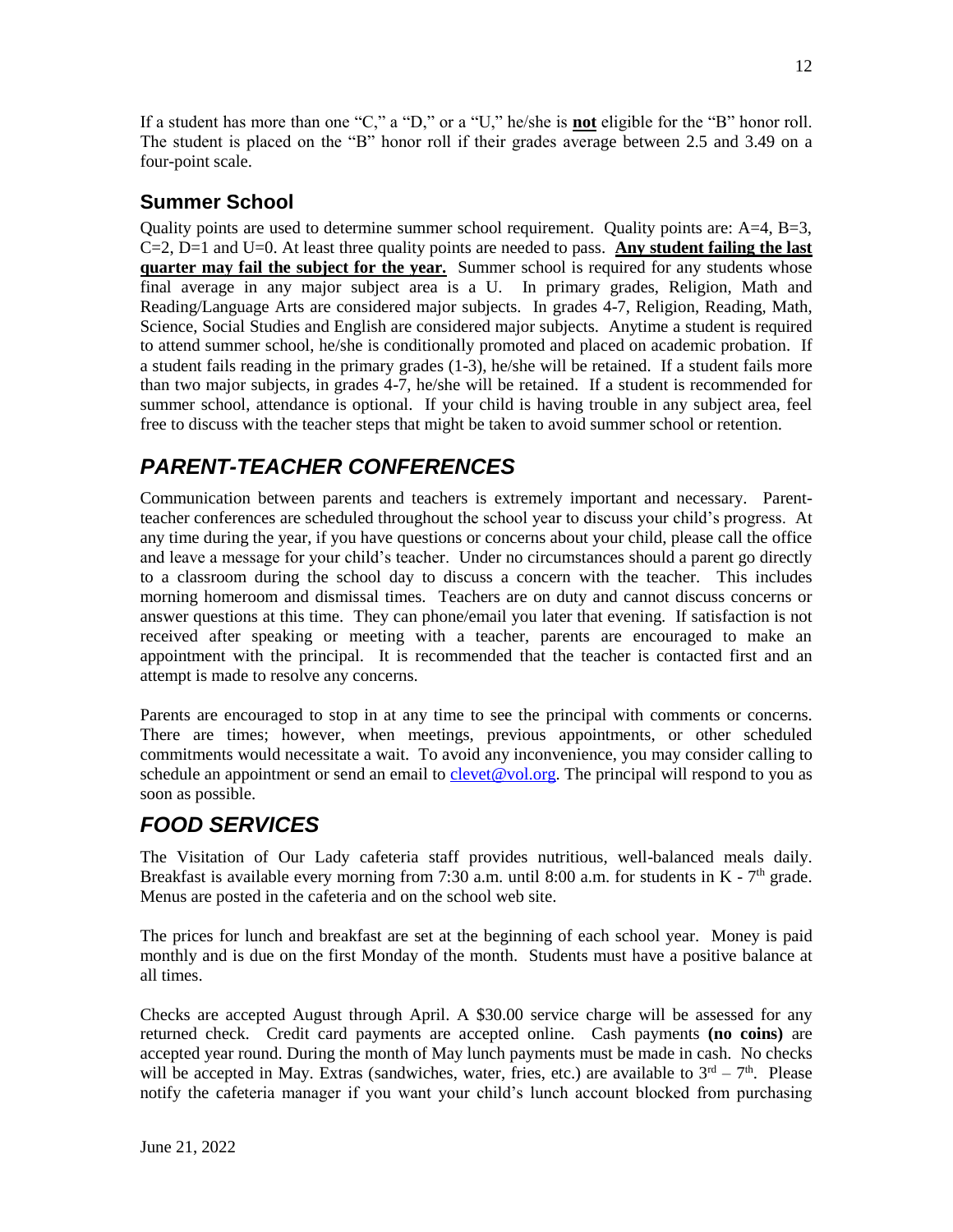extra food. The cafeteria manager can be reached at 347-2278. No student is allowed to go without lunch because he/she does not like what is being served. If a student cannot drink milk, he/she must bring an annual doctor's note and juice will be provided.

Sack lunches that are brought from home should provide the child with a well-balanced meal. Students may bring only fruit juices, milk and/or water to drink. No canned, carbonated drinks of any type are allowed. Foods from fast food establishments cannot be brought into the cafeteria for consumption. All non-nutritious snacks should be eaten at recess.

## *DISMISSAL PROCEDURE*

Please adhere to the dismissal procedure posted on the school website. Be courteous to other drivers and staff members on duty in the parking lots. Also be cautious of other children being dropped off and walking in the parking lot. Everyone's safety is of utmost importance.

General Procedures for students and parents:

- If you need to check out your child, please do so by 2:40 p.m. Students checking out early are not eligible for perfect attendance and the check out is reported on the child's report card.
- Parents cannot go to the classrooms during dismissal. All teachers are on duty and cannot converse with you at this time.
- **When you pick your child up, you must use the carpool process each day.**
- Students should always walk to their designated area.
- Students not picked up by 3:20 p.m. will be sent to after care.
- The office must have written permission on file if you allow your child to walk or ride a bicycle home after school. **This must be submitted yearly.**

Carpool/Car Riders

- Students who ride home in cars are dismissed at approximately 3:00 p.m. Please display a sign on your dashboard with the name(s) of the child(ren) you are picking up. Please refer to the dismissal diagram that is posted on the school web site. Picking up students from the wrong side of the campus will only add to confusion at dismissal.
- Due to P.E. classes and school activities, the gate on the Barataria side of the campus cannot be opened before **2:40** each day. Do not block the flow of traffic on Barataria by stopping on the road to wait for the gate to open. This causes a dangerous traffic situation on Barataria Blvd. for which you can be ticketed.
- Pre K-2 through 1<sup>st</sup> grade students are dismissed at 3:00 from the Barataria lot. Duty teachers will assist getting your child to the car. You do not need to park and get out of your car to meet your child. Use the carpool line. Also please pull up as close as possible to the car in front of you in the carpool line. This will allow more cars to get into the lot.
- 2<sup>nd</sup> **through 7<sup>th</sup> grade** students are dismissed from the Ames parking lot (by the café). There are 2 car pool pick up lines.  $5<sup>th</sup> - 7<sup>th</sup>$  grade parents should use the carpool line nearest Ames Blvd., and  $2<sup>nd</sup>-4<sup>th</sup>$  grade parents should use the carpool line that goes under the church covered entrance.
- To avoid confusion for families with children in multiple grade levels, students in  $2<sup>nd</sup> \sim 7<sup>th</sup>$ grade with a younger sibling in Pre K-2 through  $1<sup>st</sup>$  will be dismissed from the Barataria parking lot at 3:00.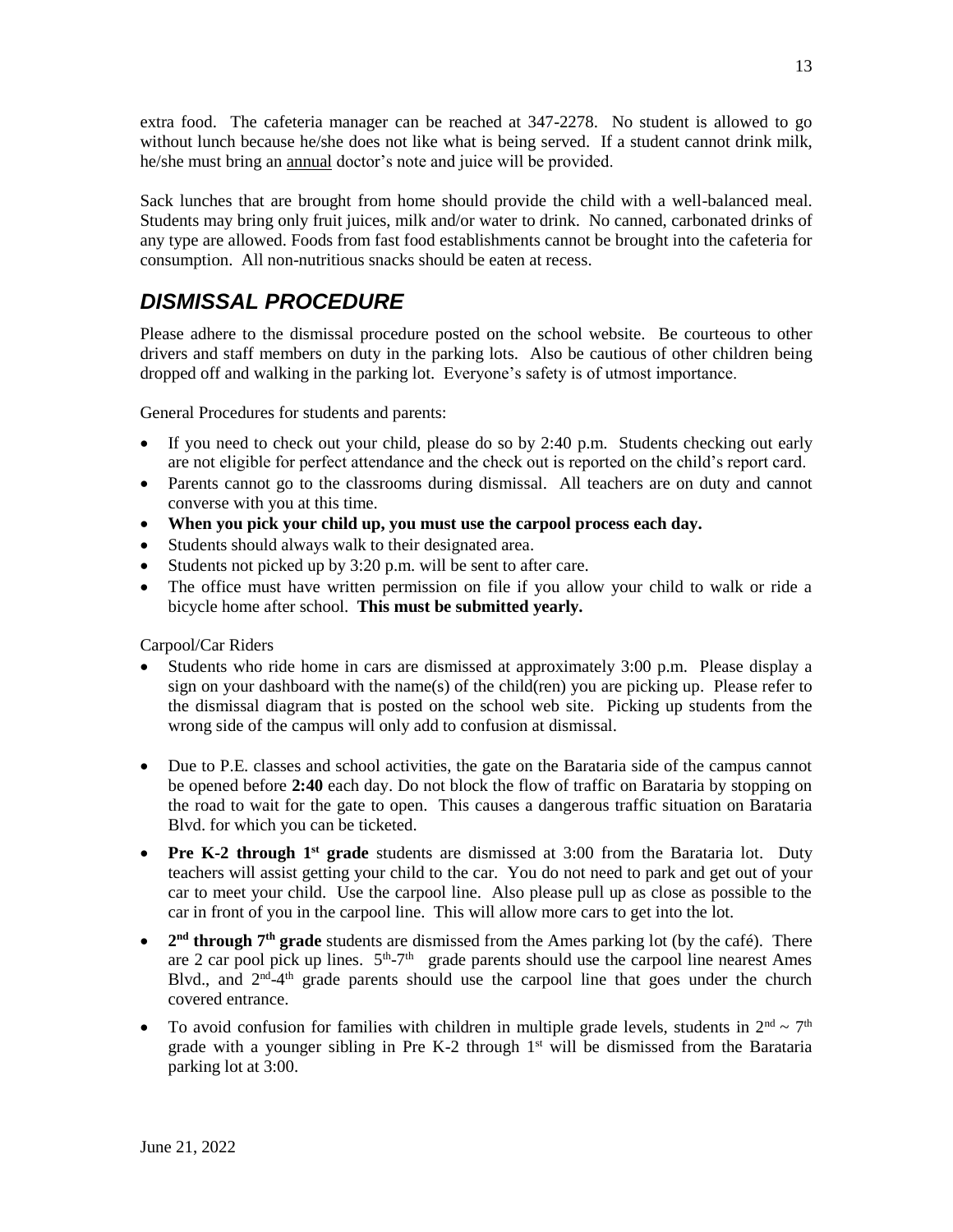## *BEHAVIOR*

As stated in our school philosophy, students are instructed in Christian principles and values. We encourage sharing with and caring for each other.

Our school wide discipline plan promotes respect and cooperation that is conducive to meeting the academic needs of each student. Students who choose not to follow policies and regulations are subject to disciplinary action. Any disciplinary action taken against a student is strictly confidential. Student privacy acts prohibit the school from discussing disciplinary consequences with anyone except a child's parent or guardian.

#### **School Rules**

- Respect yourself, others, and Visitation of Our Lady School
- Have a positive attitude
- Be prepared for class
- Be an active learner
- Abide by the rules and regulations in the student handbook

Each grade level has additional rules of acceptable behavior appropriate to their age. Teachers use a discipline program that stresses rewards and positive affirmation for students who exhibit acceptable behavior. Consequences for misbehavior may include loss of recess, demerits, detentions, or referrals. If a student gets three demerits in a nine weeks period, a detention will be issued. Refer to your child's individual grade level behavior plan for more information.

Visitation of Our Lady School does not tolerate bullying in any form. Bullying behavior is defined as repeated and persistent verbal, written, physical, or psychological action, implied action or communication intended to cause harm, fear or distress to another person (or group of persons). An imbalance of power between the aggressor and the target is often involved. Bullying is a means of control and may be carried out directly through physical, verbal, written, or electronic means, or indirectly through social and emotional aggression. Bullying includes any of the foregoing by a person even if the person did not initiate any of the foregoing but perpetuates it. Bullying should immediately be reported to a teacher, school counselor or an administrator. Students are instructed yearly by the school counselor in bully prevention methods.

Please familiarize yourself with the official Archdiocese of New Orleans Anti-Bullying Policy. A copy can be found at [http://school.vol.org/info/arno\\_antibullyingpolicy.pdf](http://school.vol.org/info/arno_antibullyingpolicy.pdf).

#### **Detentions**

Detentions will be held weekly after school until 4:30 p.m. for students in grades 1-7. Students who are given a detention must make arrangements to stay on their assigned day. **Please do not call and ask for special consideration (excuses not accepted).** A student should be encouraged to act in such a way as to not jeopardize any family function or after school activity by receiving a detention.

Parents are responsible for their child's actions whether intentional or accidental. The school cannot be expected to pay for damages to the facility or another individual due to your child's actions. Please encourage your child to act responsibly.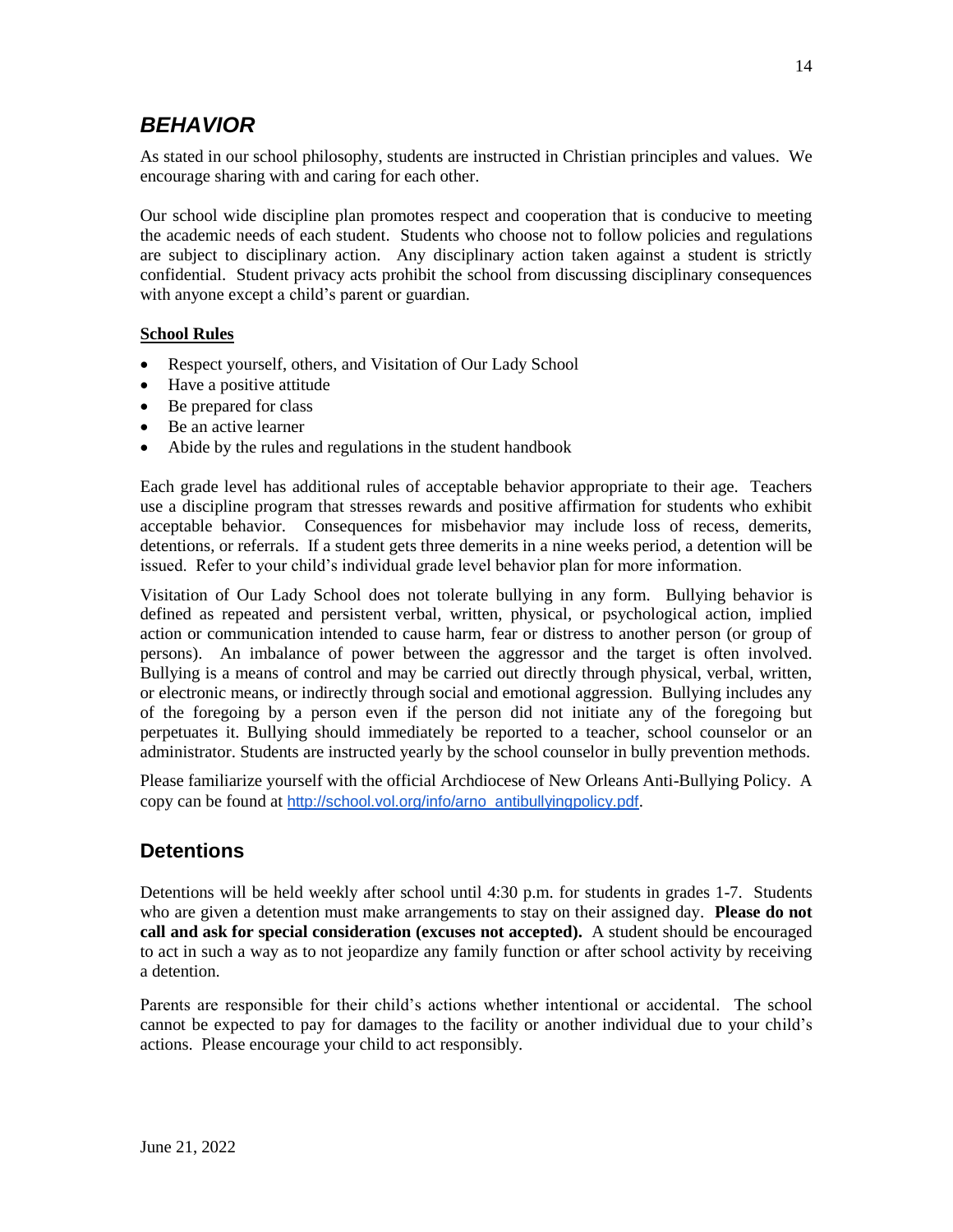#### **Referrals**

A student may receive a referral for any of the following offenses which could result in an automatic detention, suspension or expulsion:

- Violence, verbal or written threats of violence
- Bullying/cyberbullying
- Fighting-two or more students involved in an exchange or attempted exchange of blows
- Profane or obscene language, writings, gestures, drawings or actions at all school functions (on or off campus)
- Cell phone use (visible or audible sound) and other electronic communication devices
- Unchristian comments about classmates or teachers
- Theft-taking property without permission of owner
- Deliberate disobedience
- Disrespect to the staff
- Dishonesty (cheating)
- Forging parent's signature
- Marring of school property
- Unauthorized leaving of school grounds
- Repeated detentions/referrals
- Other serious violation of school rules
- Inappropriate use of social media

A first SUSPENSION will be held in school. Additional SUSPENSIONS may be served either in or out of school at the principal's discretion. A conference with the principal will then be mandatory. A serious offense after that may result in EXPULSION.

## **Expulsions**

Smoking, carrying of cigarettes or tobacco, possession of alcohol or drugs, carrying knives or other weapons on school grounds, attempting to harm a staff member physically, serious assault on another student, a verbal or written threat of violence, etc. may be grounds for EXPULSION without any prior suspensions. The principal also reserves the right to expel a student for any other type of serious offense committed.

Prejudices against any race from parents or students will not be tolerated and may also be grounds for expulsion.

Unacceptable behavior of the parent(s) will not be tolerated. Abusive language, threats, and/or insults to a teacher, an administrator, or other students are not compatible with our school mission or philosophy. Such action may result in EXPULSION of the student. We are here to work together. We encourage parents to try and work out any problems with the teacher before going to the principal.

To make an appeal concerning a decision made by the school administration in regards to a suspension or expulsion of a student, parents may appear before the pastor/school board.

## **Search and Seizure**

For health and safety reasons, the school reserves the right during the school day, at all school sponsored activities (such as field trips, extra curricular activities, etc.), during, before and after school or while the student or his/her possessions are on campus to carry out reasonable search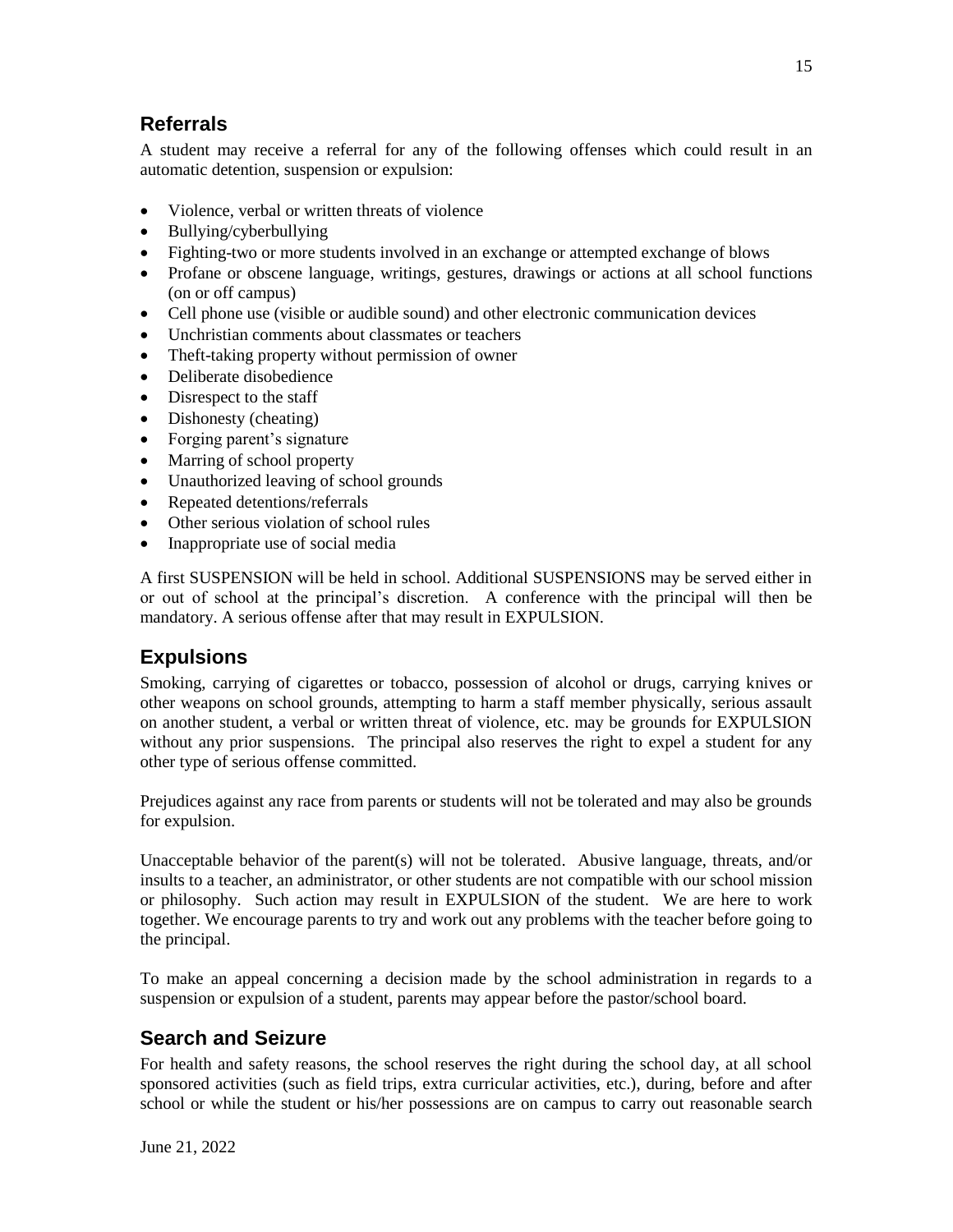and seizure by school officials of any student or their possessions for materials or objects which are in violation of school policy.

#### **Abuse and Neglect of Minors**

In accordance with Louisiana Law 14:403, any persons or agencies who are responsible for the care of children, such as physicians, nurses, principals, teachers, and social workers who suspect that a child's physical or mental health or welfare is or has been abused are required to report such cases to the proper authorities.

## *FIELD TRIPS*

Educational field trips are scheduled in conjunction with the curriculum. All trips are optional and are offered at an additional cost to the parents. Students are permitted to attend the field trip only if parents complete, sign, and return the field trip permission form. Supervision in an academic setting will be provided for students opting not to participate.

The teachers often have meaningful activities planned after a field trip, so the school discourages checking your child out early on these days. Any early checkout is recorded on the child's report card.

The number of chaperones chosen varies upon the age of children and nature of the trip being taken. Only parent/guardian chaperones are allowed on field trips. Siblings are not allowed to attend. To avoid confusion, we request that you not attend a field trip if you are not chosen as a chaperone.

Students who consistently choose not to cooperate with school policies may need to have parental supervision on field trips. Parents will be notified in advance so they can make arrangements to attend. If parental supervision cannot be provided, the student will be required to remain at school in a supervised academic setting.

## *EXTRA-CURRICULAR ACTIVITIES*

Extra curricular activities vary from year to year depending on teacher moderators. At the present time V.O.L. offers:

| <b>Grade Level</b> | <b>Requirements</b>           |
|--------------------|-------------------------------|
| $5 - 7$            | None                          |
| $5 - 7$            | Peer Election                 |
| $4 - 7$            | Recommendation                |
| $5 - 7$            | <b>Tryouts</b>                |
| $3 - 7$            | None                          |
| $5 - 7$            | <b>Tryouts</b>                |
| $6 - 7$            | <b>Teacher Recommendation</b> |
| $5 - 7$            | None                          |
| $3 - 4$            | Fee                           |
| 1                  | Fee                           |
| $2 - 4$            | Fee                           |
| $2 - 3$            | Fee                           |
| 5 -7               | <b>Tryouts</b>                |
|                    |                               |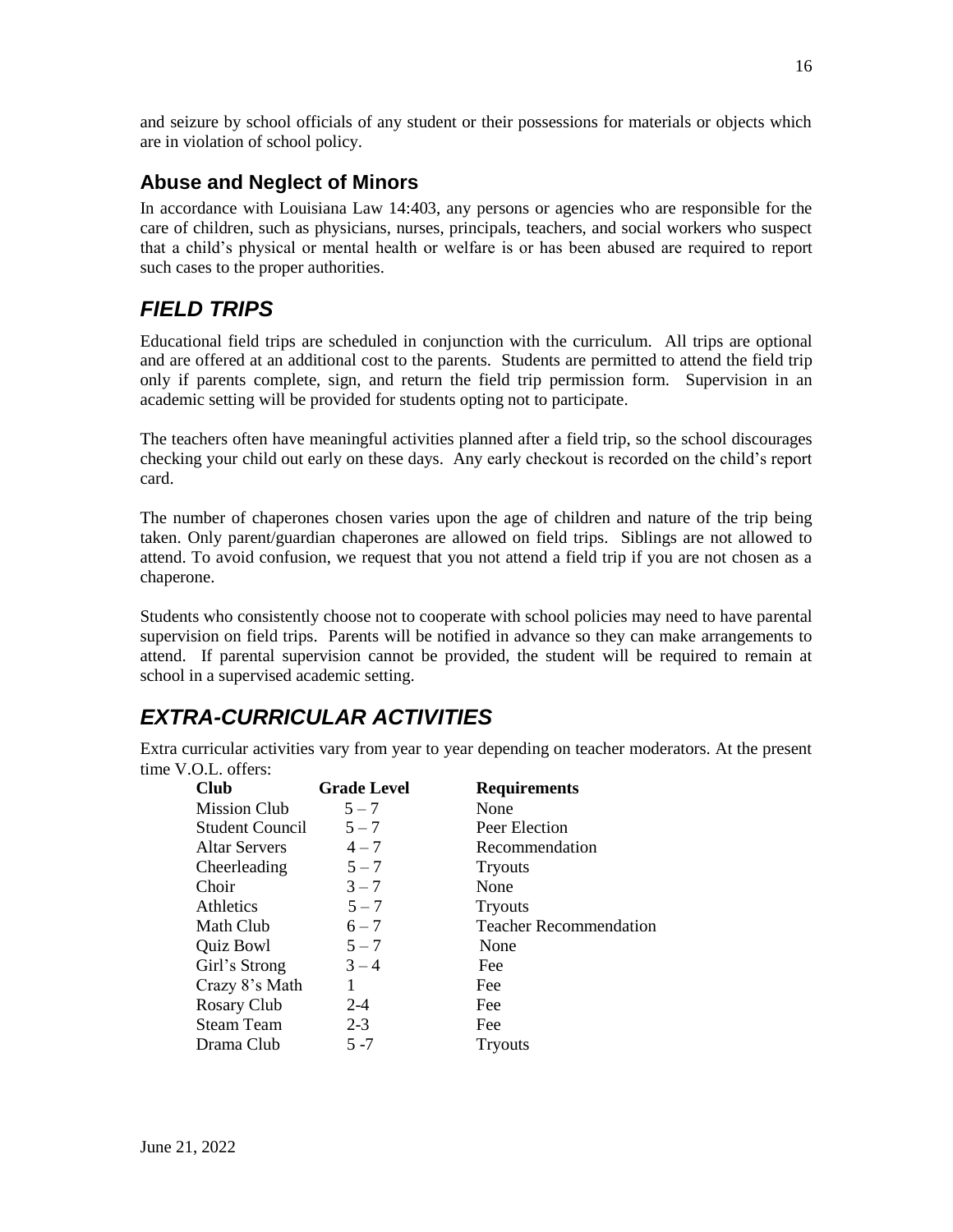Most clubs hold meetings at recess or after school hours. Students should make arrangements ahead of time for transportation.

Visitation hosts several athletic home games during the school year. V.O.L. requires that the following rules are adhered to:

- Any student leaving our campus and returning later to attend a game must have a parent or guardian attend the game as his/her chaperone.
- Students are not allowed to leave the school grounds at any time during school hours or when remaining after school for extra-curricular activities as a participant or as a spectator.
- Transportation arrangements need to be made prior to game day. Junior games begin at 3:30 p.m. and end at approximately 4:30 p.m. Senior games begin immediately following junior games. Occasionally senior games end after the 6 p.m. after care closing time. Please be mindful of this when picking up your child.
- Students should remain in the area where the game is being played. For safety purposes, students should not congregate around the bathrooms or classroom facilities.
- Team members as well as parents and spectators must exhibit qualities of good sportsmanship at all times. School rules and consequences apply even at after school games.
- Students in aftercare will have the option to attend home games if they are in  $5<sup>th</sup> 7<sup>th</sup>$  grades. Younger students  $(K - 4<sup>th</sup>$  grades) can only attend games if accompanied by their parents.
- Team members are not penalized for early check outs for away games. If siblings are checked out early to attend an away game, they must be checked out in the office. The check out is recorded on the child's report card and cumulative record.
- Attendance at school on the day of the event is required to participate in any after school event/club meeting.

## *SAFE ENVIRONMENT*

Visitation of Our Lady School is committed to protecting the safety and well being of our students. For this reason, any adult whether on staff or serving as a volunteer in any ministry who has contact with students or will be chaperoning students (such as field trip) must complete Safe Environment Training and have a current background check. The training will be effective for a three-year period. If you do not receive the training, you will not be able to volunteer or work with youth until the training has been completed. The information below will guide you on how to become Safe Environment compliant.

- Create an online account with Virtus. Go to [https://www.virtus.org](https://www.virtus.org/) and follow the prompts. View the Safe Environment video and complete the background check. The cost for a background check is \$20 and must be paid to VOL.
- Please contact Martha Scheuermann at [mscheuermann@vol.org](mailto:mscheuermann@vol.org) or 504-347-3377 if you have any questions.

# *BEFORE / AFTER CARE*

Any family using after care services must fill out an after care registration form and pay an annual registration fee. Registration forms and guidelines are posted on the school's website.

Services are provided regularly each morning from 6:45~7:30 a.m. and from 3:00~6:00 p.m. each afternoon. All school policies and rules apply during these times.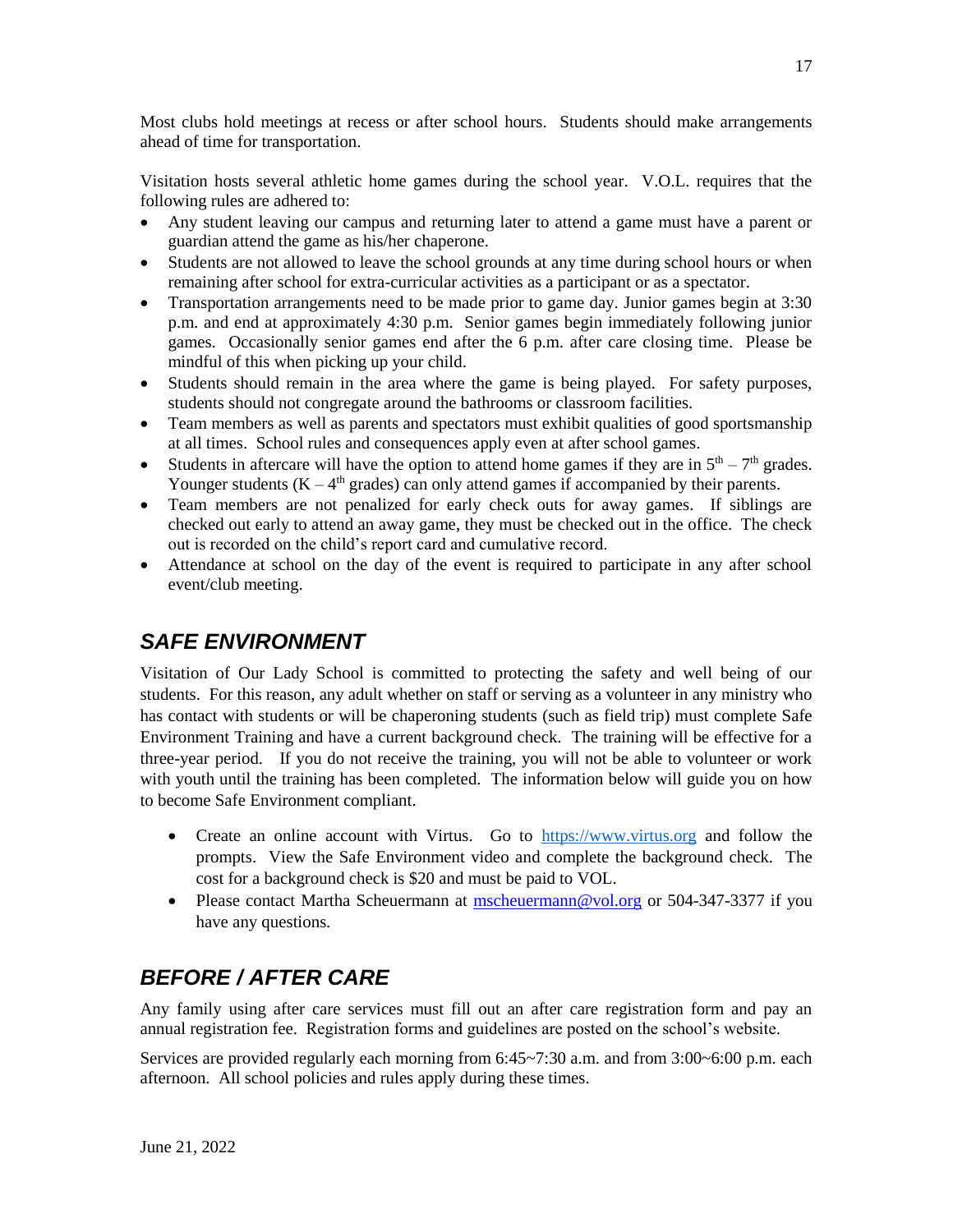**Do not drop off your child before 6:45 <b>a.m.** The school will not be responsible for any students dropped off before 6:45 a.m. Students who are absent are not allowed to use before and after care services for the dates of absence.

Before and after care fees are set at the beginning of each school year and should be paid on a weekly basis. Payments not made on a weekly basis will incur late charges. If payments are not made on a regular basis, before and or after care services will be denied.

Parents must come into the after care room and check their child out each day. Call (400-7465) to notify the staff if someone other than a parent will be picking up your child. Also please be mindful of our 6:00 p.m. closing time. We would appreciate your cooperation in picking up your child on time. You will be denied use of the after care services if you are not punctual in picking up your child. Additionally, a fee of \$1.00 for each minute after 6:00 p.m. will be charged.

## *SCHOOL UNIFORM / DRESS CODE*

The purpose of a uniform is to keep our students uniformly dressed and looking their best. Uniforms should always be clean and not tattered or torn in any manner. **PLEASE DO NOT PURCHASE CLOTHING OR ANY ITEM THAT DEVIATES FROM OUR POLICY.** As parents, it is your responsibility to see that the uniform regulations are followed by your child(ren).

**Inka's Uniforms and Skobel's Uniforms** are the only uniform companies officially contracted to sell Visitation uniforms.

| Inka's Uniforms              | Skobel's Uniform  |
|------------------------------|-------------------|
| 1617 Hickory Ave.            | 1742 Stumpf Blvd. |
| Metairie. LA                 | Terrytown, LA     |
| 504.739.9866 or 800.780.8751 | 504.366.6887      |
| www.inkas-uniforms.com       | www.skobels.com   |

If a student must be out of uniform for some reason, a written note should be sent explaining the circumstances. A note is valid for 3 consecutive days. If a note is not sent, your child is subject to disciplinary action or may be required to call home for an appropriate uniform.

#### **GIRLS:**

- 1. Pre K-2 students should wear the Pre K-2 uniform t-shirt. These uniform t-shirts are available through pre-order or in limited quantities in the school office. Any type or color of pull-on shorts or pants can be worn. Socks and any color Velcro closed toe tennis shoe are required.
- 2. A plaid V.O.L. uniform jumper (Pre K-3 4th), skirt  $(5th 7th)$  or uniform **walking shorts (Pre-K – 7th) are required and must be purchased from one of our uniform suppliers. Students in Pre K-3 through 7th are allowed to wear the uniform walking shorts.** The shorts or skirts must not be more than 2" above the knee. Please be mindful of this policy if you hem your daughter's skirt or shorts. Only shorts of walking length will be allowed. Students not in compliance will be sent home. We expect modesty from all students.
- 3. White blouses (long or short sleeve; plain or Oxford style) are required and must be purchased from one of our uniform suppliers. Blouses with Peter Pan collars are worn with jumpers (Pre K through  $4^{\hat{\text{th}}}$  grade), blouses with sport collars are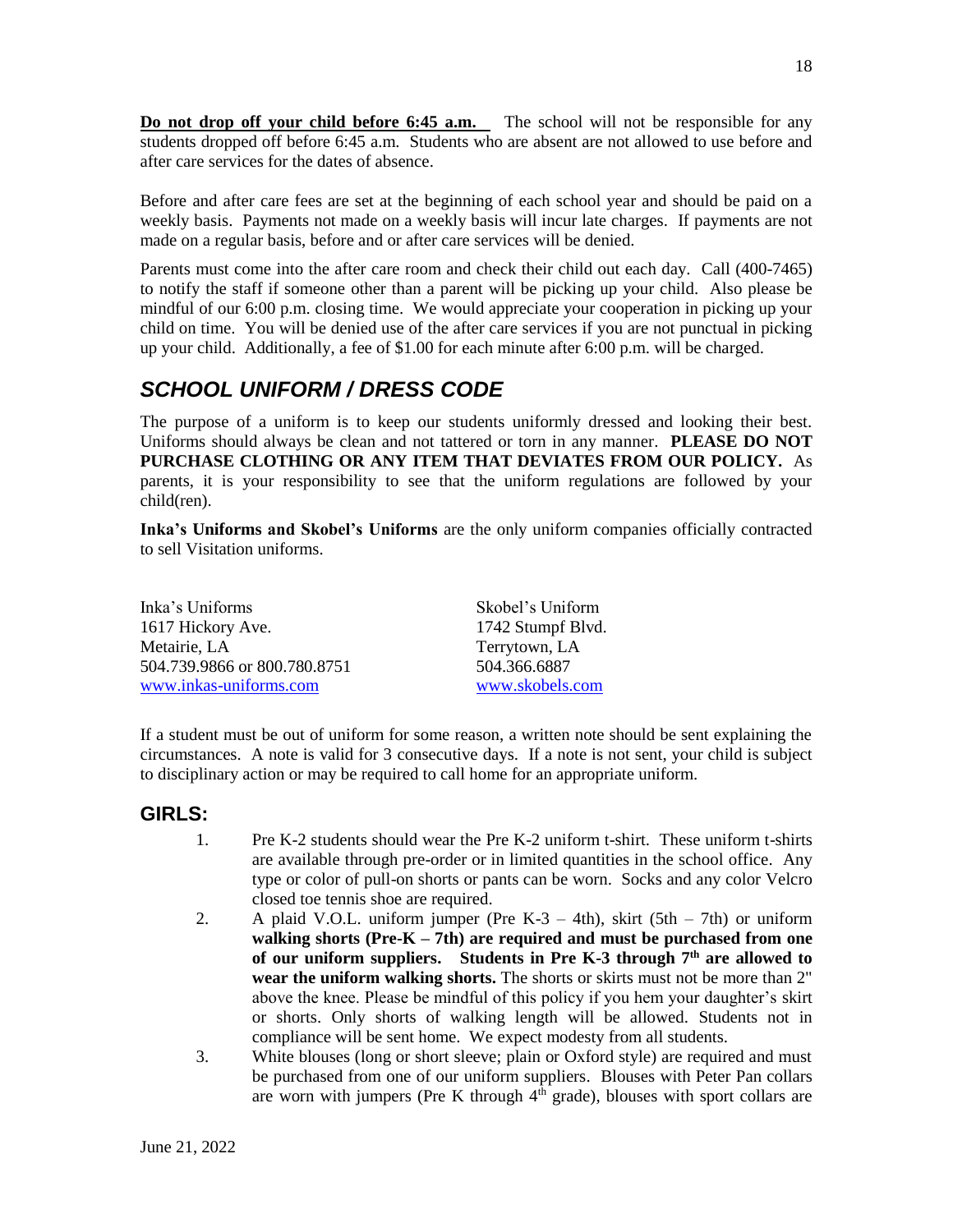worn in  $5<sup>th</sup>$  through  $7<sup>th</sup>$  grade. Only solid white garments may be worn under the blouse. **Blouses must be neatly tucked in at all times.**

- 4. Solid white, gray or maroon socks or knee-high socks must be worn. If you choose to wear ankle/sport socks, they must be the VOL sport socks purchased at one of our uniform suppliers. During the winter (**Nov. – Feb.**), **solid** gray, black, white, maroon, or flesh colored tights or ankle length leggings may be worn. Solid maroon, black or gray warm-up pants are also acceptable. Pants should be an appropriate length and hemmed.
- 5. Plain solid black Mary Jane style shoes with Velcro closures are required for **PreK-3** and **PreK-4** girls. If desired a solid black Mary Jane style tennis shoe may also be worn.
- 6. Black and white saddle oxford shoes are required for girls in  $K 4<sup>th</sup>$  grades. Maroon penny loafers are required for all Middle Grade  $(5<sup>th</sup> - 7<sup>th</sup>)$  girls.
- 7. The only outerwear that is acceptable in the classroom is listed below. These items can only be purchased at an official VOL uniform supplier.

#### **Pre K – 7th:**

- a. Gray or maroon cardigan or pullover sweater
- b. Gray or maroon crew neck sweatshirt
- c. Gray hooded V.O.L. sweatshirt
- d. Maroon, hooded V.O.L. jacket
- 8. Make-up is NOT to be worn at school. Girls may wear small earrings restricted to the lobes. For safety reasons, dangling earrings are not allowed. Only clear nail polish is acceptable. **Hair must be well groomed, and may not be dyed in any unnatural colors including – but not limited to - pink, green, orange, or blue or worn in any fad/extreme style. We reserve the right to judge if a hairstyle is fad/extreme. Students will be given 3 days to correct any hair color or style violation.**

#### **BOYS:**

- 1. Pre K-2 students should wear the Pre K-2 uniform t-shirt. These uniform t-shirts are available through pre-order or in limited quantities in the school office. Any type or color of pull-on shorts or pants can be worn. Socks and any color Velcro closed toe tennis shoe are required.
- 2. Pleated or flat front gray uniform **pants or walking shorts** are required and must **be purchased from one of our uniform suppliers. Students in Pre K through 7th are allowed to wear the uniform walking shorts.** The walking shorts should not be more than 2" above the knee. Please be mindful of this policy if you hem your son's shorts or cut his long pants. Students not in compliance will be sent home. Pants/shorts must be worn properly to fit on the waist. We expect modesty from all students.
- 3. Black, gray web or stretch belts must be worn at all times. **PreK-3, PreK-4, and Kindergarten boys are exempt from this requirement.**
- 4. Maroon V.O.L. uniform shirts are required and must be purchased from one of our uniform suppliers**. All shirts must be tucked neatly inside pants at all times.** Only plain white or gray t-shirts or turtlenecks may be worn under the uniform shirt.
- 5. Solid white or gray crew or over the ankle socks must be worn. If you choose to wear ankle/sport socks, they must be the VOL sport socks purchased from one of our uniform suppliers.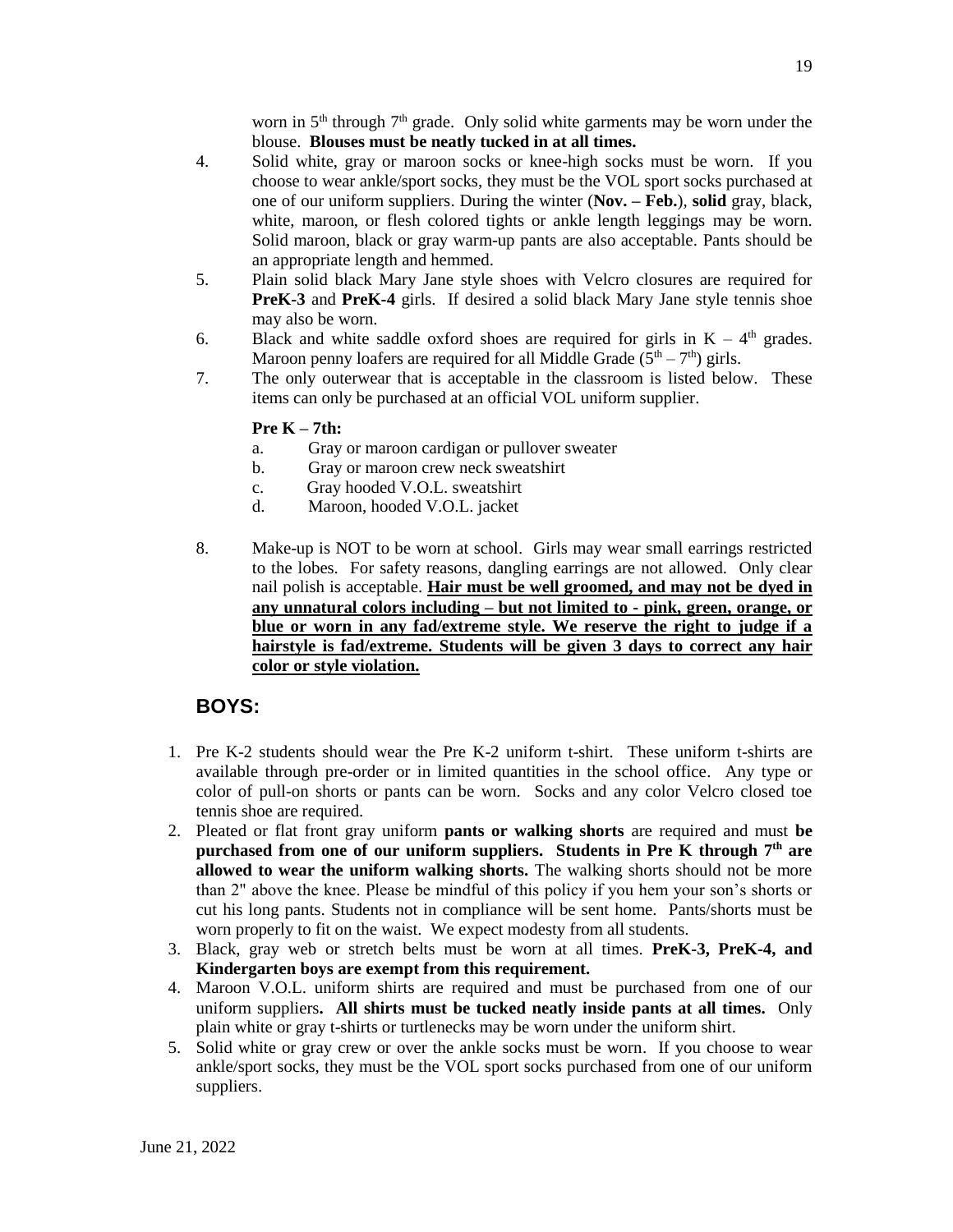- 6. Solid black LOW-CUT tie shoes are required. No obvious stripes or decorations on shoes will be allowed. This allows a wide choice for your selection. Please do not ask for special privileges. **Pre-K** students are required to have shoes with Velcro closures. **Kindergarten boys may wear shoes with Velcro closures.**
- 7. The only outerwear that is acceptable in the classroom is listed below. These items can only be purchased at one of our official VOL uniform suppliers.
- **8. Pre K - 7 th:**
	- a. Gray or maroon cardigan or pullover sweater
	- b. Gray or maroon crew neck sweatshirt
	- c. Gray hooded V.O.L. sweatshirt
	- d. Maroon, hooded V.O.L. jacket
- 9. **Hair must be well groomed, and may not be dyed in any unnatural colors including – but not limited to - pink, green, orange, or blue or worn in any fad/extreme style. We reserve the right to judge if a hairstyle is fad/extreme. Students will be given 3 days to correct any hair color or style violation.** Hair should be out of the eyes and should not touch the top part of the shirt collar.
- 10. Earrings may not be worn at school or at any school-sponsored event.

## **P.E. Uniforms 5 th -7 th Grade (Optional)**

- 1. Beginning 2021-2022, VOL will not require a P.E. shirt.
- 2. Girls' white blouses and boys' maroon shirts will be worn.
- 3. If a student chooses to wear shorts, they must purchase the VOL P.E. shorts from our uniform suppliers. P.E. shorts must be worn underneath required uniform on P.E. days.
- 4. Girls are required to bring tennis shoes to school on P.E. days.
- 5. The P.E. shorts will serve as uniform shorts for all sports teams.

## *FINANCES*

If parents decide to finance their tuition by making a loan, parents are responsible for following the payment schedule prepared by the bank, as well as the guidelines listed in this section.

#### **Tuition Loan Guidelines**

Please be certain that you thoroughly review and understand the guidelines listed below. It is extremely important that payments are made before the  $13<sup>th</sup>$  of each month. Gulf Coast Bank and Trust provides funds to Visitation each month as your monthly payment is made. We are counting on you to make your payments on time in order for us to meet our monthly operating expenses. Your cooperation in meeting your financial obligation to the school in a timely manner is expected. If you have any questions, please do not hesitate to contact us.

- The school has the capability to view all tuition loan account balances online. A review of account balances will be done on a daily basis to ensure that proper payments are being made on time.
- Tuition loan payments are due on the first day of each month beginning in **July** and ending in **April**. Payments not made by the  $10<sup>th</sup>$  of each month are considered delinquent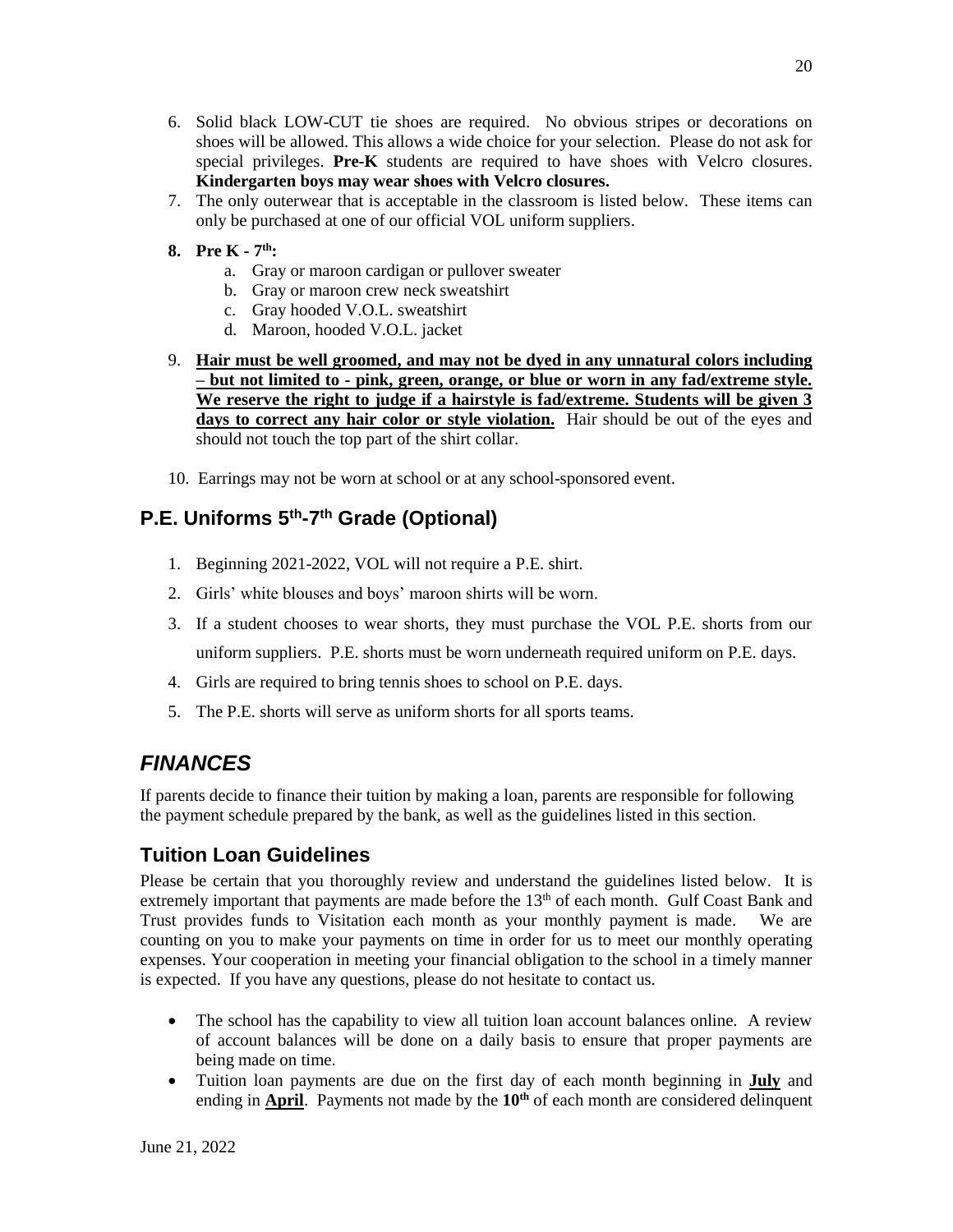and are assessed a **late fee**. Any late fees incurred must be paid monthly. Auto payments are also deducted on the **1 st business day** of each month.

- If a loan is cancelled for any reason, the parents are responsible for all fees incurred.
- **July** and **August** loan payments must be made in order for a student to begin school in August.
- Students in **Pre K-2**, **Pre K-3** and **Pre K-4** will not be allowed to attend school if tuition is delinquent. Parents will be notified if a payment is delinquent.
- In the event that an NSF check is written for a tuition payment, the original past due date will apply.
- Your monthly tuition payment **MUST** clear the bank by the last day of each month.
- Any loan that is **45 days** past due will be charged back to the school and a **\$100.00 charge back fee** will be assessed. The full loan balance plus the charge back fee is due in cash to the school in order for the student to continue attending school.
- If a family's tuition loan is charged back on more than one occasion during their years at Visitation, the family will not be eligible to obtain a loan to pay their tuition and fees.
- All tuition accounts must be current in order to reregister for next school year. Registration for new students takes place each February, and the school cannot hold a space for students whose accounts are not up to date. If your tuition loan becomes delinquent after registration, the family will be subject to having their registration for the subsequent year dropped.
- The last tuition loan payment must be paid by **April 10<sup>th</sup>** or the loan is charged back to the school and a **\$100.00 charge back fee** will be added to the balance.
- If 2 parents share responsibility for tuition, be mindful that only one tuition loan per year with Gulf Coast Bank and Trust can be made.
- VOL reserves the right to decline to offer financing to families who have demonstrated a history of delinquent payments or who have defaulted on their repayment of their loans.
- •

## **NSF Checks**

A \$30.00 service charge will be assessed for ANY returned check made payable to Visitation of Our Lady (this includes the school, Co-Op, cafeteria, etc.). The amount of the returned check plus the \$30.00 service fee is due in cash immediately upon notification by the office staff. *All business must be on a cash basis until this matter is resolved.*

## **Refund Policy**

If a student withdraws from school before the end of the school year, the parent or guardian must notify the school office. If the tuition was being paid through a loan with the bank, the office will cancel the loan.

If a tuition refund is in order, it will be issued as soon as possible. A \$25 processing fee will be assessed for all loan cancellations/refunds. Refunds for tuition and fees will be calculated as follows:

| <b>Registration Fees</b>                              | Non-refundable                                                                                                                          |
|-------------------------------------------------------|-----------------------------------------------------------------------------------------------------------------------------------------|
| Non-parish and Multi-<br><b>Purpose Building Fees</b> | Non-refundable after the first day of the school year                                                                                   |
| Tuition                                               | Tuition will be refunded based on the amount the family has paid<br>less the amount of tuition used. The amount of tuition used will be |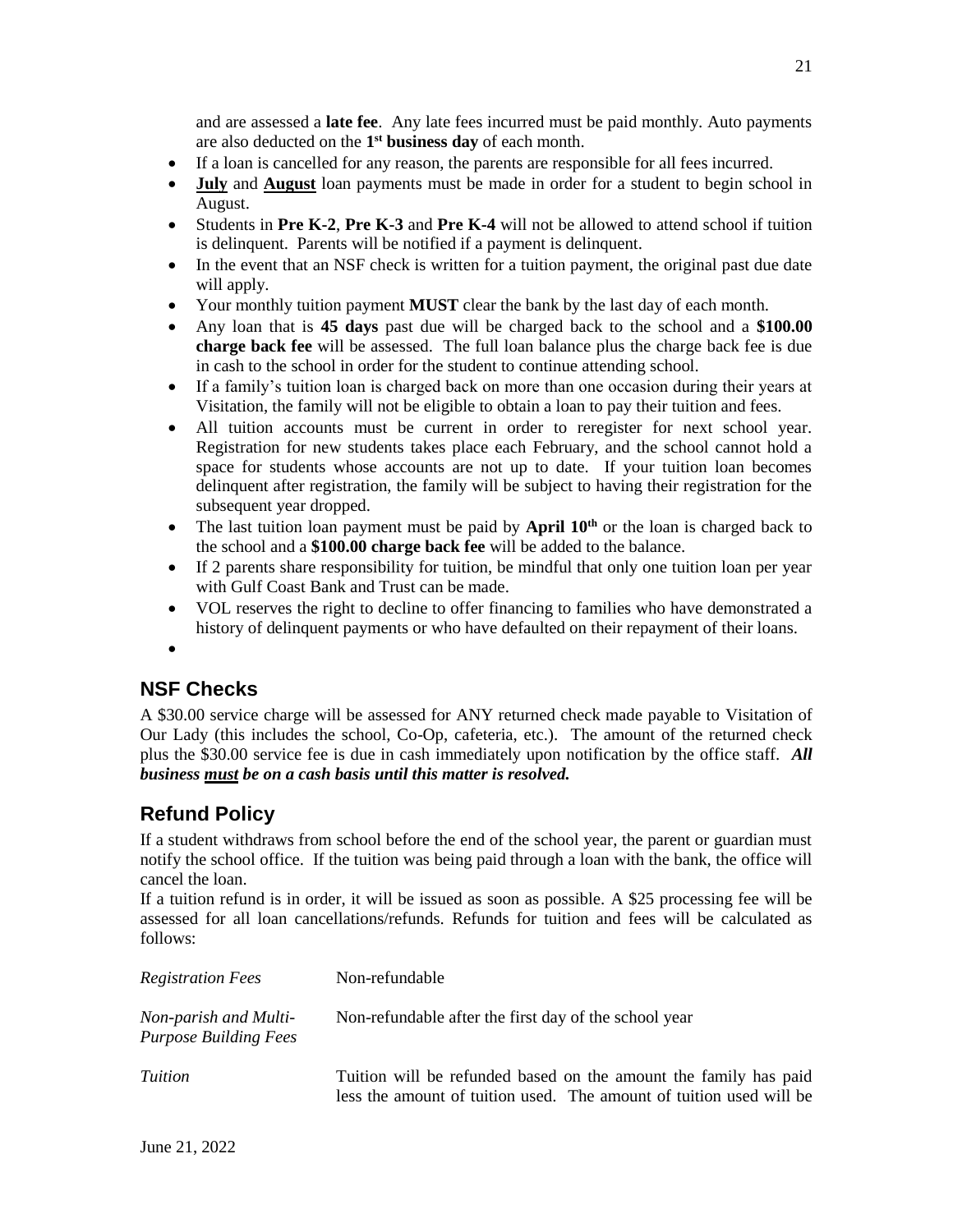determined by multiplying the number of calendar months the family is enrolled in school times 1/10 the amount of the sum of tuition. A partial month will be counted as a full month.

No refunds will be issued after March 1<sup>st</sup>.

*Example:*

A family pays \$5,050.00 in tuition for one child. The child is enrolled in school through mid October.

| 1/10 Tuition          | \$505.00                  |
|-----------------------|---------------------------|
| Tuition used          | $3 X $505.00 = $1,516.50$ |
| (Aug., Sept., & Oct.) |                           |
| Refund                | $$5,050.00 - $1516.50$    |
| Processing Fee        | $-$ \$25.00               |
|                       | $= $3,508.50$             |

In the event of a natural disaster, disease outbreak or any other circumstances which, in the judgement of the school administration, make it infeasible, unsafe or otherwise imprudent to continue campus-based education, school shall resume as soon as practical via distance learning and/or other methods adopted and/or developed by the school administration and faculty. Due to continuing financial obligations relating to operational costs, including administrative, faculty and staff salaries, there shall be no suspension, reduction or refund of tuition or applicable fees.

## *DEFINITION OF A PARISHIONER*

The Long Range Plan for Archdiocesan Elementary Schools calls for parishes to provide financial support for the children of registered, active, supporting parish families who are enrolled in Archdiocesan elementary schools.

To be eligible for financial assistance from your parish for the purpose of school tuition, your family must be:

- REGISTERED—any individual or family who filled out a parish census form or some written document declaring membership in a particular parish that has been accepted by the local pastor.
- ACTIVE—the individual or family who is regular in attendance at Mass on Sundays and Holy Days of Obligation.
- SUPPORTING—the individual or family who is a regular financial contributor to the parish in accord with the stewardship program of that particular parish.

Each parish is allowed to define for itself what "registered," "active," and "supporting" means. The following definitions have been established to qualify for support from Visitation of Our Lady Parish.

**REGISTERED:** Parents or legal guardians are considered registered in Visitation of Our Lady Parish if they live within our parish boundaries and are registered in the parish according to Archdiocesan norms. Also, parents residing outside the geographical boundaries of the parish and who likewise have registered at Visitation according to Archdiocesan norms meet this criterion.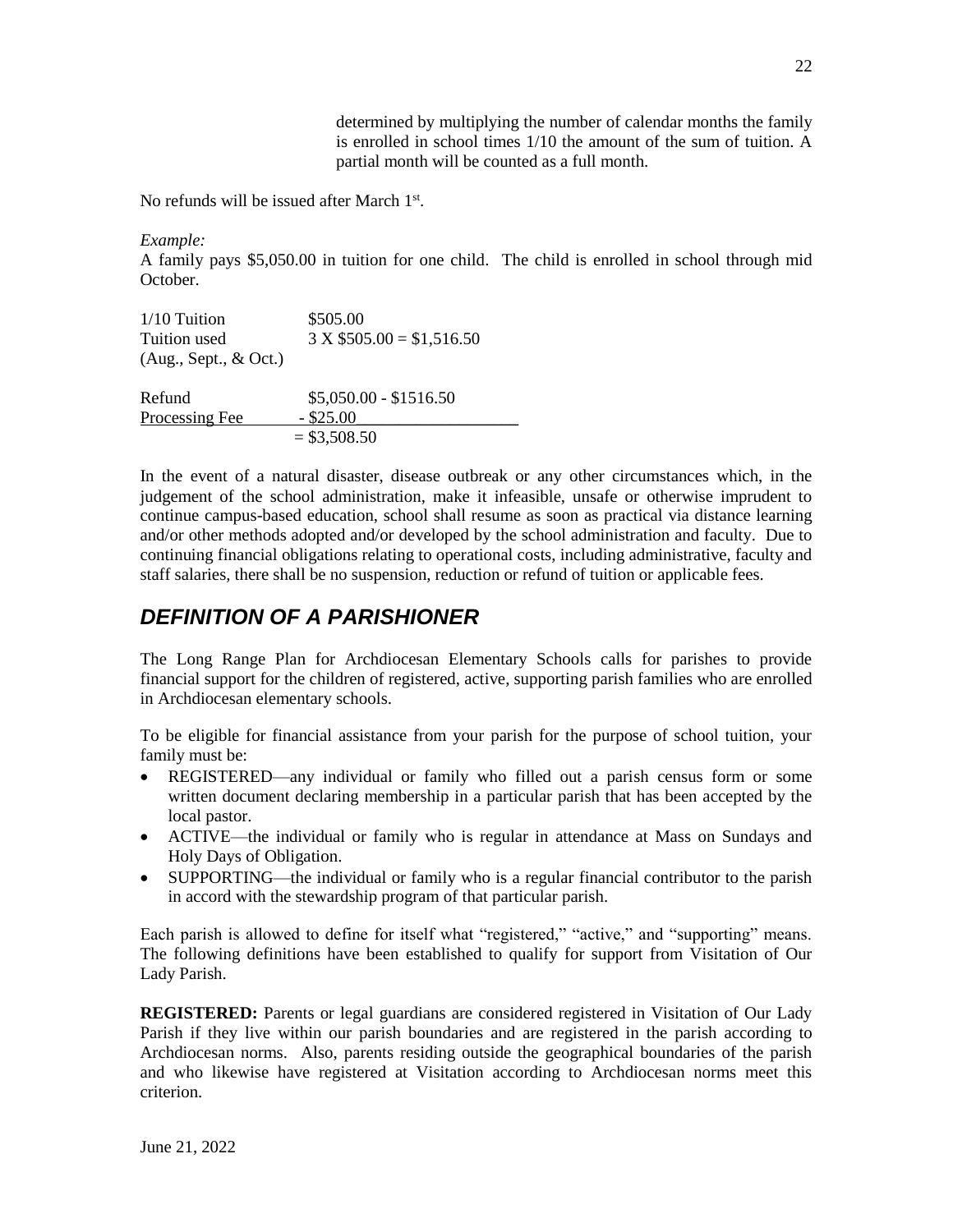**ACTIVE:** Parents or legal guardians are considered active in Visitation of Our Lady Parish if they regularly fulfill their Sunday and Holy Days of Obligation by attending Mass at Visitation of Our Lady Church. Additionally, it is expected that they will have participated in at least one parish organization, work activity, or liturgical ministry for the previous year. For example, a parent might be active in the St. Vincent de Paul Society, the Co-op Club and yearly fair, or serve as a reader at Mass. Mass attendance will be verified by the record of the weekly use of the parish envelope system. A one-time offering at year's end will not suffice. Note Well: Simply dropping a child off for Mass with a Sunday envelope, or mailing the envelopes to the parish office is unacceptable to be considered an active member of the parish.

**SUPPORTING:** To qualify a family must contribute \$500.00 for 1 child or \$800.00 for 2 or more children during the 2021 calendar year. Your increased support of the parish is necessary in light of the fact that the church has increased the subsidy to the school for capital improvements.

If a child was baptized Catholic but has not met the sacramental milestones, i.e. Holy Communion in second grade, the family will be given the tuition rate of a non-Catholic student.

If a family with students in Visitation of Our Lady School is judged not to qualify, the parents will be responsible for paying the amount of the voucher to the school themselves. These criteria, according to the above definitions, will determine your eligibility for the 2022-2023 school year. If you are not currently fulfilling these criteria, you must begin now to fulfill this obligation.

## *EMERGENCY CLOSURES*

In the event that it is necessary to close school or end the day's session early, an announcement would be broadcast over local radio and/or television. Parents will also be notified of an emergency school closure by our school automated messaging system. Parents may also sign up for VOL parish messages via our Twitter account at twitter.com/volparish. All emergency closure information will also be posted on the school's website. The decision to close school is made through Jefferson Parish, the state of Louisiana or the Archdiocese. It is important to keep phone lines free for emergency calls.

## *OTHER GENERAL INFORMATION*

All parents and visitors must sign in and get a visitor's pass in the school office upon arrival at school.

Students are responsible for the care of their textbooks during the school year. Books that are lost or destroyed in any manner must be replaced at the expense of the parent. Textbooks should never be written in and they must be covered at all times

School bags with wheels are permitted in  $4<sup>th</sup>$  through  $7<sup>th</sup>$  grades only. School bags with wheels must be carried up/down the stairs by all students that have classes on the second floor.

Parents are urged to mark all their child's books, bags, clothing and supplies with their name and room number. A lost and found area is located under the stairs for any lost items. On the last Friday of each month, unclaimed items will be disposed.

If a student forgets an assignment, a book, and/or a signed test, etc., he/she will not be allowed to call home. Students must learn responsibility and accept the consequences. Parents can help by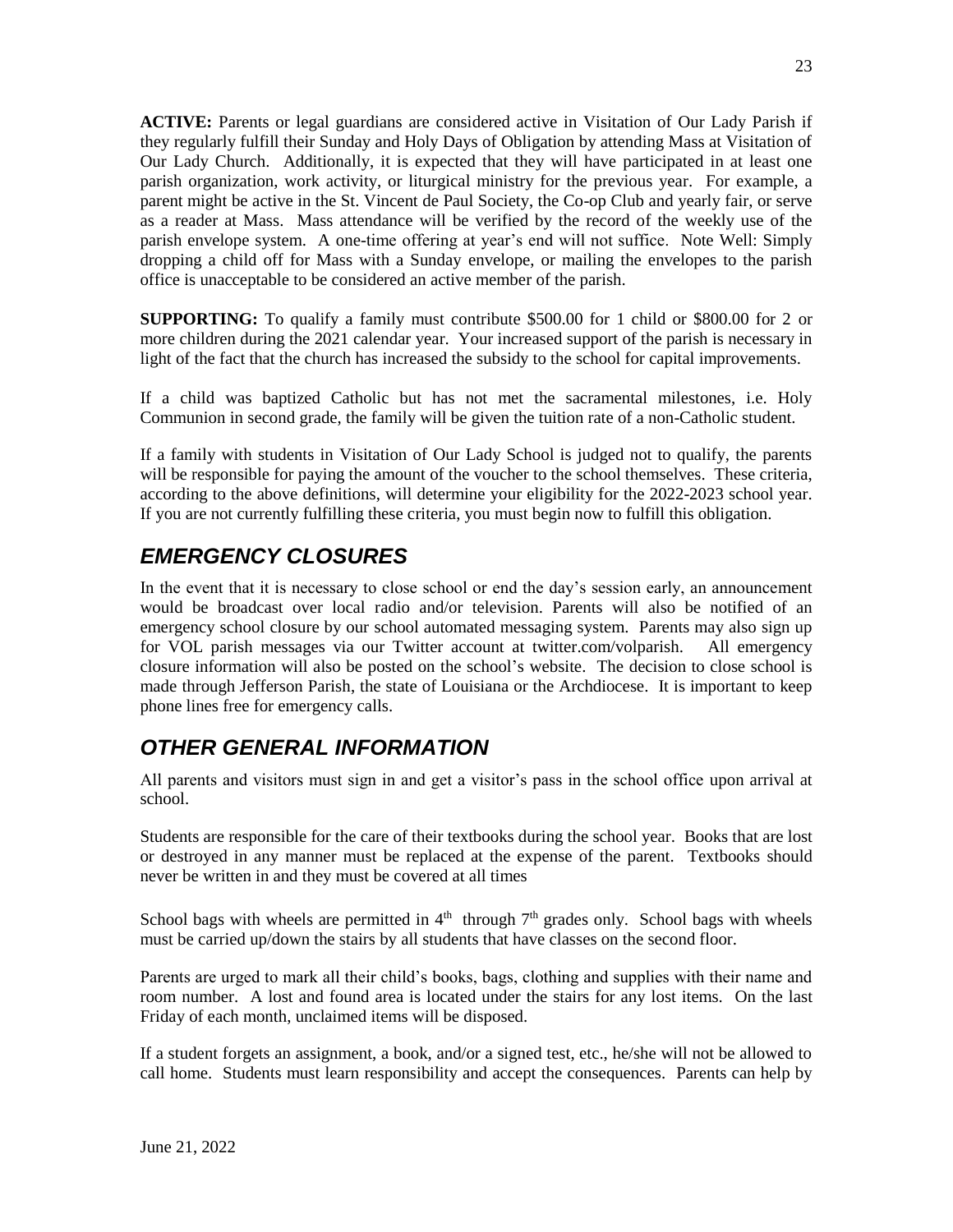not catering to their child. Therefore, students may not use the phone to call for forgotten supplies.

Any type of communication sent out through the school, class, or teacher must be approved by administration. **Party invitations are not to be distributed at school;** they need to be mailed or phoned.

If copies of school documents or records are necessary (with the exception of school transfers), research and copying costs will be incurred. A minimum of 3 days notice is also required.

If parents wish to plan an event for the  $7<sup>th</sup>$  graders, this should be done after the students have graduated. The school has meaningful activities planned for the students.

Students are not allowed to leave the school grounds at any time during school hours. This includes the time before and after school while waiting for the bus, or if remaining after school for meetings, games, detention, tutoring or any other reason. This is for the safety of your child. LEAVING SCHOOL GROUNDS WILL RESULT IN SUSPENSION.

Students are not to bring electronic games, cell phones, smart watches, and/or newest fad toys (games) etc. to school. Many of these items are expensive and should be kept at home. The school is not responsible for the loss of these objects or any other toys or games brought for play at recess.

Although the use of cell phones has become a way of life, the use during school or aftercare is prohibited. Students are allowed to use the office phone to communicate necessary information to parents. If a cell phone rings, is in use, or is visible, it will be taken away and turned in to the office. The phone will only be returned to a parent by a member of administration. A referral and an automatic detention will also be issued to the student.

School wide Masses are celebrated weekly on Wednesday in church. We invite and encourage parents to join in the Eucharistic celebration.

Visitation Co-Op Club meets regularly. All parents are strongly encouraged to show their support by attending these meetings. Dates are posted on the school calendar.

Throughout the year Visitation of Our Lady Parish sponsors events which involve student participation either at church, at school, or in the community. Through participation in these events, students are helping fulfill our school mission to "*Inspire Catholic Faith and Principles While Encouraging Academic Excellence".* At all events we want our students to exemplify our Catholic faith not only in word and action but also in appearance. Visitation students should always look their very best when representing the school and the church. The choice of clothing worn at school or church sponsored activities should always be becoming of a Catholic elementary school student. Please refer to the dress code below as a guide when choosing your child's attire. Participation in an event/activity will be denied if a student's attire is not in keeping with the dress code.

#### **Boys:**

Acceptable Attire:

- Long dress pants
- Collared shirt (button up or pullover)
- Dress shoes with socks